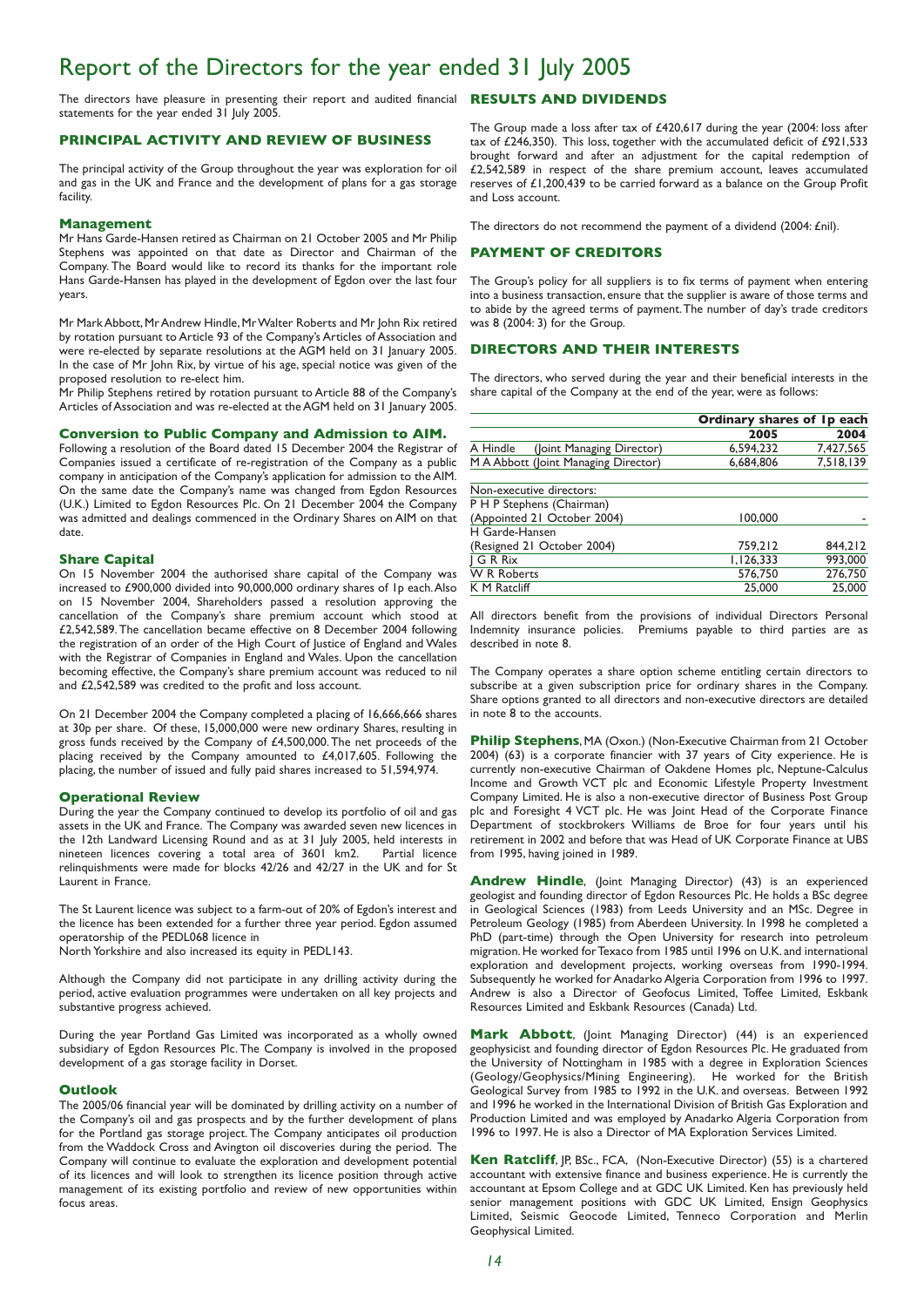**John Rix**, FCA, (Non-Executive Director) (71) Following 5 years abroad with Shell International, John worked in the City as an Investment Analyst specialising in the Oil Industry, holding positions in N.M. Rothschild, de Zoete & Bevan and Greig Middleton. Since retiring in 1994, he has continued to be actively involved with investment, mainly related to the Oil Industry. John is Chairman and Managing Director of both Dorset Exploration Limited, and Yorkshire Exploration Limited.

**Walter Roberts**, (Non-Executive Director and Company Secretary) (54) is an oil and gas lawyer with an engineering background. He qualified as a solicitor with Simmons & Simmons before joining Phillips Petroleum in 1980. In 1986 he set up the legal department for Lasmo in Australia and later became the principal UK joint venture negotiator for Talisman. Walter is currently an Executive Director of Pinnacle Energy Limited and a non-executive Director of Bow Valley Petroleum (UK) Limited.

### **CORPORATE GOVERNANCE**

#### **The Combined Code**

The Directors recognise the value of the Combined Code on Corporate Governance and whilst under the AIM rules full compliance is not required the Directors believe that the Company applies the recommendations in so far as is practicable and appropriate for a public company of its size.

#### **The Board**

The Board comprises of two executive directors and four non-executive directors whose background and experience are relevant to the Company's activities.As such, the Directors are of the opinion that the Board comprises a suitable balance and that the recommendations of the Combined Code have been implemented to an appropriate level. The Board, through the Chairman and executive Directors in particular, maintain regular contact with its advisers and public relations consultants in order to ensure that the Board develops an understanding of the views of major shareholders about the Company.

The Board meets regularly throughout the year and met 10 times in the year to 31 July 2005. All Directors attended all these meetings. The Board is responsible for formulating, reviewing and approving the Company's strategy, financial activities and operating performance. Day to day management of the Company is devolved to the executive Directors who are charged with consulting the Board on all significant financial and operational matters. Consequently decisions are made promptly and following consultation amongst the Directors concerned where necessary and appropriate.

#### **Audit Committee**

The Audit Committee plans to meet at least three times in each year and has met twice since the move to AIM, once in January and once in March 2005. Its members are Ken Ratcliff (Chairman), Philip Stephens and John Rix and all were in attendance at the meetings. In addition, the Chairman met senior representatives of the external auditors during August 2005. The external auditors have unrestricted access to the chairman of the committee.

The Audit Committee reviews the scope and results of the external audit and monitors the integrity of the financial statements of the Company. The Committee keeps under review the necessity for establishing an internal audit function but considers that, given the size of the Company and the close involvement of senior management in day to day operations, there is currently no requirement for such a function. Notwithstanding the absence of an internal audit function, the Committee keeps under review the effectiveness of the Company's internal controls and risk management systems.

#### **Remuneration Committee**

The Remuneration Committee plans to meet at least twice in each year. It has met once since it was set up during the preparations for the move to AIM. Its members are Walter Roberts (Chairman), Philip Stephens and Ken Ratcliff all of whom were in attendance at the meeting.

The Company's policy is to remunerate senior executives fairly in such a manner as to facilitate the recruitment, retention and motivation of staff.The Remuneration Committee agrees with the Board a framework for the remuneration of the Chairman, the executive directors and the senior management of the Company.The principal objective of the Committee is to ensure that members of the executive management of the Company are provided with appropriate incentives to encourage enhanced performance and are, in a fair and responsible manner, rewarded for their individual contributions to the success of the Company. Non-executive fees are considered and agreed by the Board as a whole.

#### **Nomination Committee**

The Company has not established a Nomination Committee as the Directors are of the opinion that such a committee is inappropriate given the current size of the Company.

### **GOING CONCERN**

After making enquiries the directors have a reasonable expectation that the Group and the Company have adequate resources to continue in operation for the foreseeable future. For this reason they continue to adopt the going concern basis in preparing the financial statements.

#### **SUBSTANTIAL SHAREHOLDERS**

In addition to the shareholders shown under Directors' Interest (page 2), the Company has received notification of the following interests in 3% or more of the Company's issued share capital at 21 October 2005.

| <b>Number</b> | ℅                                   |
|---------------|-------------------------------------|
|               |                                     |
|               | 14.77<br>7.91                       |
|               | 7 1 1                               |
|               | 7.622.558<br>4.080.359<br>3.670.537 |

In addition, the Company has been advised of the following beneficial holdings under section 198 of the Companies Act 1985:

| Ordinary shares of Ip each                     | <b>Number</b> |       |
|------------------------------------------------|---------------|-------|
|                                                |               |       |
| <b>Bluehone Investments LLP</b>                | 5,772,558     | 11.19 |
| <b>IP Morgan Flemming Mercantile Trust Plc</b> | 3.964.907     | 7.68  |
| Calculus Capital Funds                         | 1.858,950     | 3.60  |

#### **DIRECTORS' RESPONSIBILITIES**

Company law requires the directors to prepare financial statements for each financial year which give a true and fair view of the state of affairs of the Company and Group and of the profit or loss of the Group for that year.

In preparing those financial statements, the directors are required to:

- select suitable accounting policies and then apply them consistently, make judgements and estimates that are reasonable and prudent; and
- state whether applicable accounting standards have been followed, subject
- to any material departures disclosed and explained in the financial statements; and
- prepare the financial statements on the going concern basis unless it is inappropriate to presume that the Company will continue in business.
	-

r.

The directors are responsible for keeping proper accounting records which disclose with reasonable accuracy at any time the financial position of the Company and Group and enable them to ensure that the financial statements comply with the Companies Act 1985. They are also responsible for safeguarding the assets of the Company and Group and hence for taking reasonable steps for the prevention and detection of fraud and other irregularities.

Financial statements are published on the Company's website in accordance with the legislation in the UK governing the dissemination of financial statements.The maintenance and integrity of the Company's website, including that of the financial statements contained therein, is the responsibility of the **Directors** 

#### **POST BALANCE SHEET EVENTS**

On the 6 September 2005 the Company was awarded a 50% non-operated interest in a Promote Licence covering North Sea block 15/7 in the UK 23rd Seaward Licensing Round.

On the 30 September 2005 notice was given to the DTI to enter into the drilling phase of licences P.1054 and P.1133 covering blocks 42/26 & 42/27 to enable the drilling of the Tees Prospect in which Egdon holds a 10% working interest.

#### **AUDITORS**

Nexia Audit Limited have indicated their willingness to continue in office and a resolution for their reappointment will be proposed at the forthcoming Annual General Meeting.

By order of the board

#### **M A Abbott**

Director 21 October 2005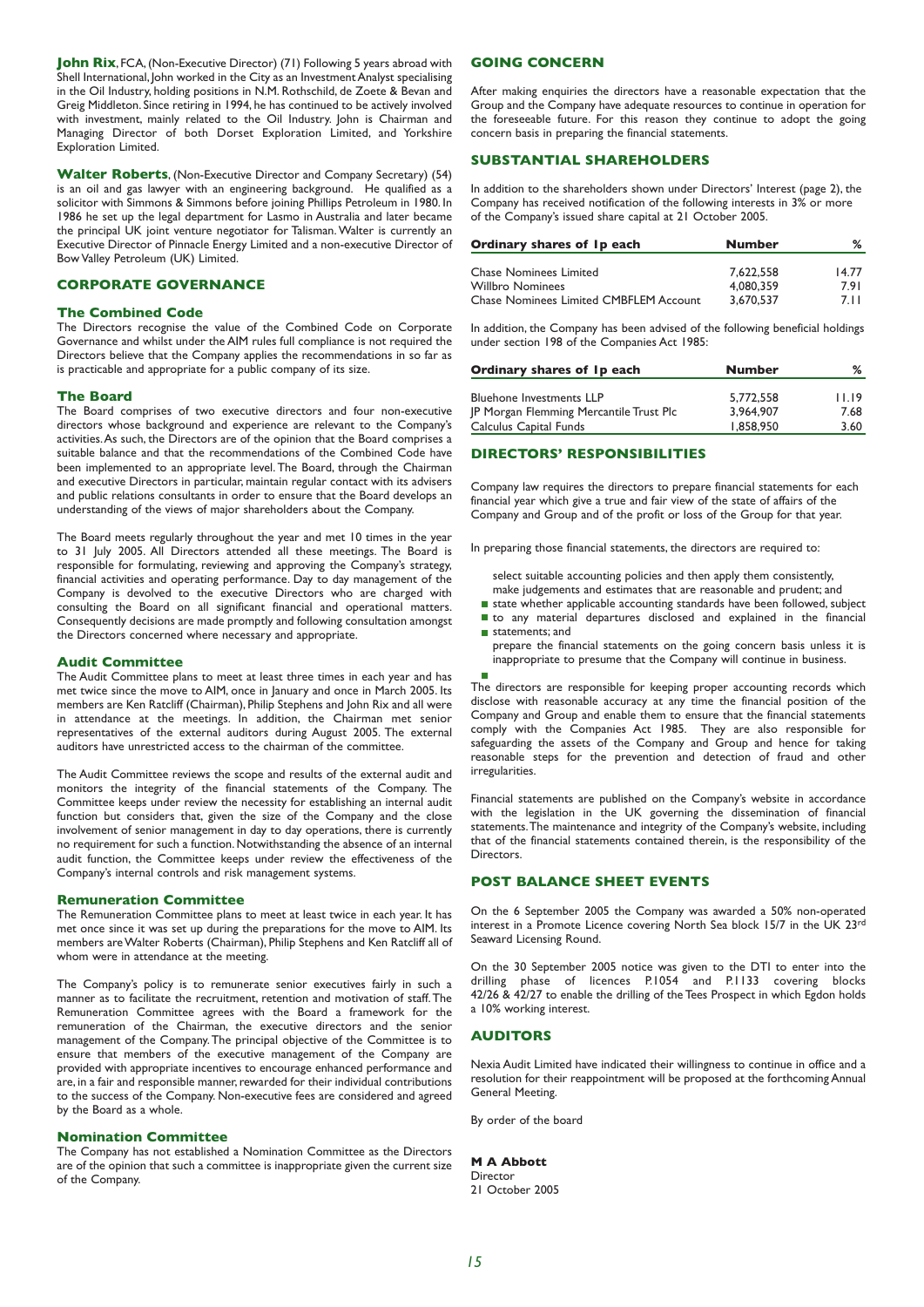

 $\overline{\phantom{a}}$  . Limited  $\cdot$  —

## Independent auditors' report to the shareholders of Egdon Resources Plc

We have audited the accounts of Egdon Resources Plc for the year ended 31 July 2005 which comprise the Profit and Loss Account, Balance Sheet and related notes 1 to 28.These accounts have been prepared under the historical cost convention and the accounting policies set out therein.

This report is made solely to the company's members, as a body, in accordance with Section 235 of the Companies Act 1985. Our audit work has been undertaken so that we might state to the company's members those matters we are required to state to them in an auditors' report and for no other purpose.To the fullest extent permitted by law, we do not accept or assume responsibility to anyone other than the company and the company's members as a body, for our audit work, for this report, or for the opinions we have formed.

### **RESPECTIVE RESPONSIBILITIES OF DIRECTORS AND AUDITORS**

As described in the Statement of Directors' Responsibilities the company's directors are responsible for the preparation of the accounts in accordance with applicable law and United Kingdom Accounting Standards.

Our responsibility is to audit the accounts in accordance with relevant legal and regulatory requirements and United Kingdom Auditing Standards.

We report to you our opinion as to whether the accounts give a true and fair view and are properly prepared in accordance with the Companies Act 1985.We also report to you if, in our opinion, the Directors' Report is not consistent with the accounts, if the company has not kept proper accounting records, if we have not received all the information and explanations we require for our audit,or if the information specified by law regarding directors' remuneration and transactions with the company is not disclosed.

We read the Directors' Report and consider the implications for our report if we become aware of any apparent misstatements within it.

## **BASIS OF AUDIT OPINION**

We conducted our audit in accordance with United Kingdom Auditing Standards issued by the Auditing Practices Board. An audit includes examination, on a test basis, of evidence relevant to the amounts and disclosures in the accounts. It also includes an assessment of the significant estimates and judgements made by the directors in the preparation of the accounts, and of whether the accounting policies are appropriate to the company's circumstances, consistently applied and adequately disclosed.

We planned and performed our audit so as to obtain all the information and explanations which we considered necessary in order to provide us with sufficient evidence to give reasonable assurance that the accounts are free from material misstatement, whether caused by fraud or other irregularity or error. In forming our opinion we also evaluated the overall adequacy of the presentation of information in the accounts.

#### **OPINION**

In our opinion the accounts give a true and fair view of the state of affairs of the company and the group as at 31 July 2005 and of the group's loss for the year then ended and have been properly prepared in accordance with the Companies Act 1985.

**Surrey GU1 4RA**

**1 Bishops Wharf NEXIA AUDIT LIMITED Walnut Tree Close Chartered Accountants Registered Auditors** 

21 October 2005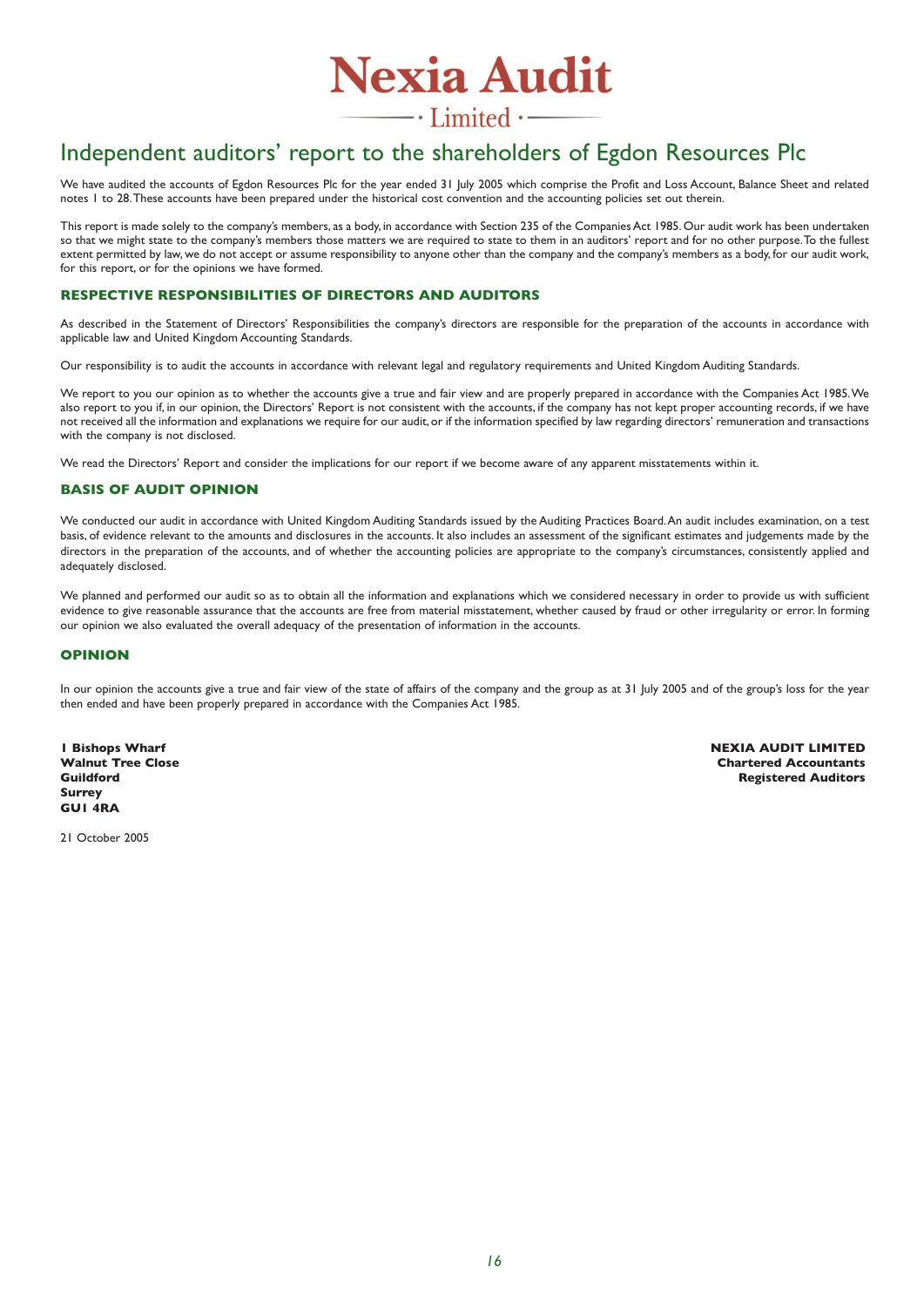## Egdon Resources Plc Consolidated Profit and Loss Account FOR THE YEAR ENDED 31 JULY 2005

|                                                   | <b>Note</b>         | 2005<br>£            | 2004<br>£            |
|---------------------------------------------------|---------------------|----------------------|----------------------|
| <b>Turnover</b>                                   | $\mathbf{2}$        | 11,133               | 33,457               |
| <b>Cost of sales</b>                              |                     | (9,674)              | (37, 406)            |
| Gross profit/(loss)                               |                     | 1,459                | (3,949)              |
| Administration expenses<br>Other operating income |                     | (553, 663)<br>80,877 | (252, 222)<br>36,193 |
| <b>Operating loss</b>                             | 3                   | (451, 327)           | (219, 978)           |
| Interest receivable<br>Interest payable           | $\overline{4}$<br>5 | 73,210<br>(42,500)   | 8,628<br>(35,000)    |
| Loss on ordinary activities before taxation       |                     | (420, 617)           | (246, 350)           |
| Taxation                                          | 6                   |                      |                      |
| Retained loss for the year                        | 8                   | £(420,617)           | £(246,350)           |
| Basic and diluted loss per share                  | 23                  | $(0.92)$ p           | $(0.72)$ p           |

The accompanying notes are an integral part of this consolidated profit and loss account.

There were no recognised gains or losses other than the loss for the year.

The consolidated profit and loss account has been prepared on the basis that all operations are continuing.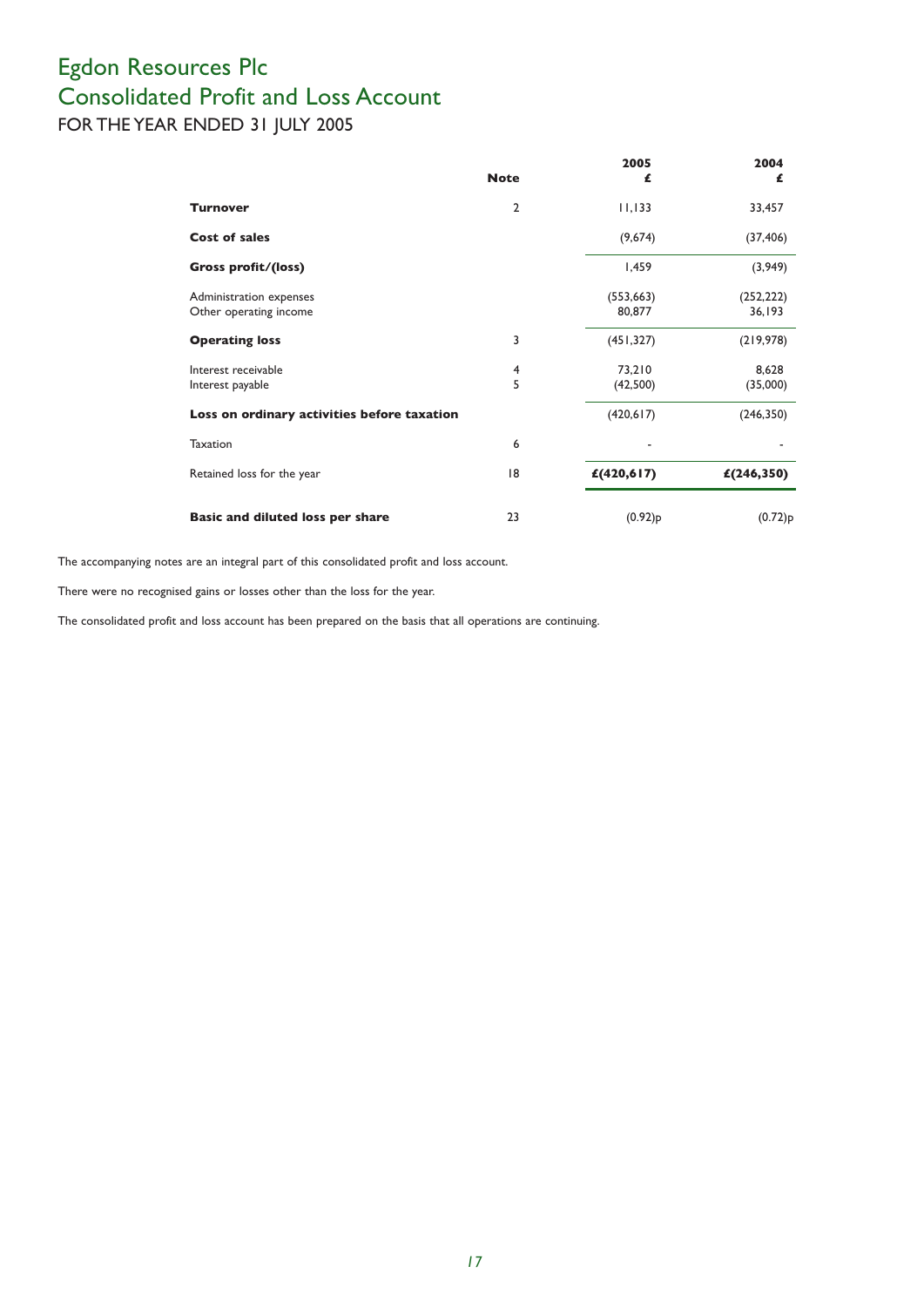## Egdon Resources Plc Consolidated Balance Sheet AS AT 31 JULY 2005

|                                              |              | 2005       | 2004       |
|----------------------------------------------|--------------|------------|------------|
|                                              | <b>Notes</b> | £          | £          |
| <b>Fixed assets</b>                          |              |            |            |
| Intangible assets                            | 10           | 2,598,711  | 1,775,490  |
| Tangible assets                              | $\mathbf{H}$ | 2.977      | 4.160      |
|                                              |              | 2,601,688  | 1,779,650  |
| <b>Current assets</b>                        |              |            |            |
| <b>Debtors</b>                               | 13           | 232.859    | 70,657     |
| Investments                                  | 4            | 2,044,580  |            |
| Cash at bank and in hand                     |              | 903.965    | 552,405    |
|                                              |              | 3,181,404  | 623,062    |
| <b>Creditors:</b> amounts falling due within |              |            |            |
| one year including convertible debt          | 15           | (105, 598) | (386,906)  |
| <b>Net current assets</b>                    |              | 3,075,806  | 236,156    |
| <b>Total assets less current liabilities</b> |              | 5.677.494  | 2.015.806  |
| <b>Provision for liabilities and charges</b> | 16           | (93,500)   | (28, 800)  |
| <b>NET ASSETS</b>                            |              | £5,583,994 | £1,987,006 |
| <b>Capital and reserves</b>                  |              |            |            |
| Called up equity share capital               | 17           | 515,950    | 365,950    |
| Share premium account                        | 18           | 3,867,605  | 2,542,589  |
| Profit and loss account                      | 8            | 1,200,439  | (921, 533) |
| <b>EQUITY SHAREHOLDERS' FUNDS</b>            | 9            | £5,583,994 | £1,987,006 |

Signed on behalf of the board on 21 October 2005

**M A Abbott**, Director

**A D Hindle**, Director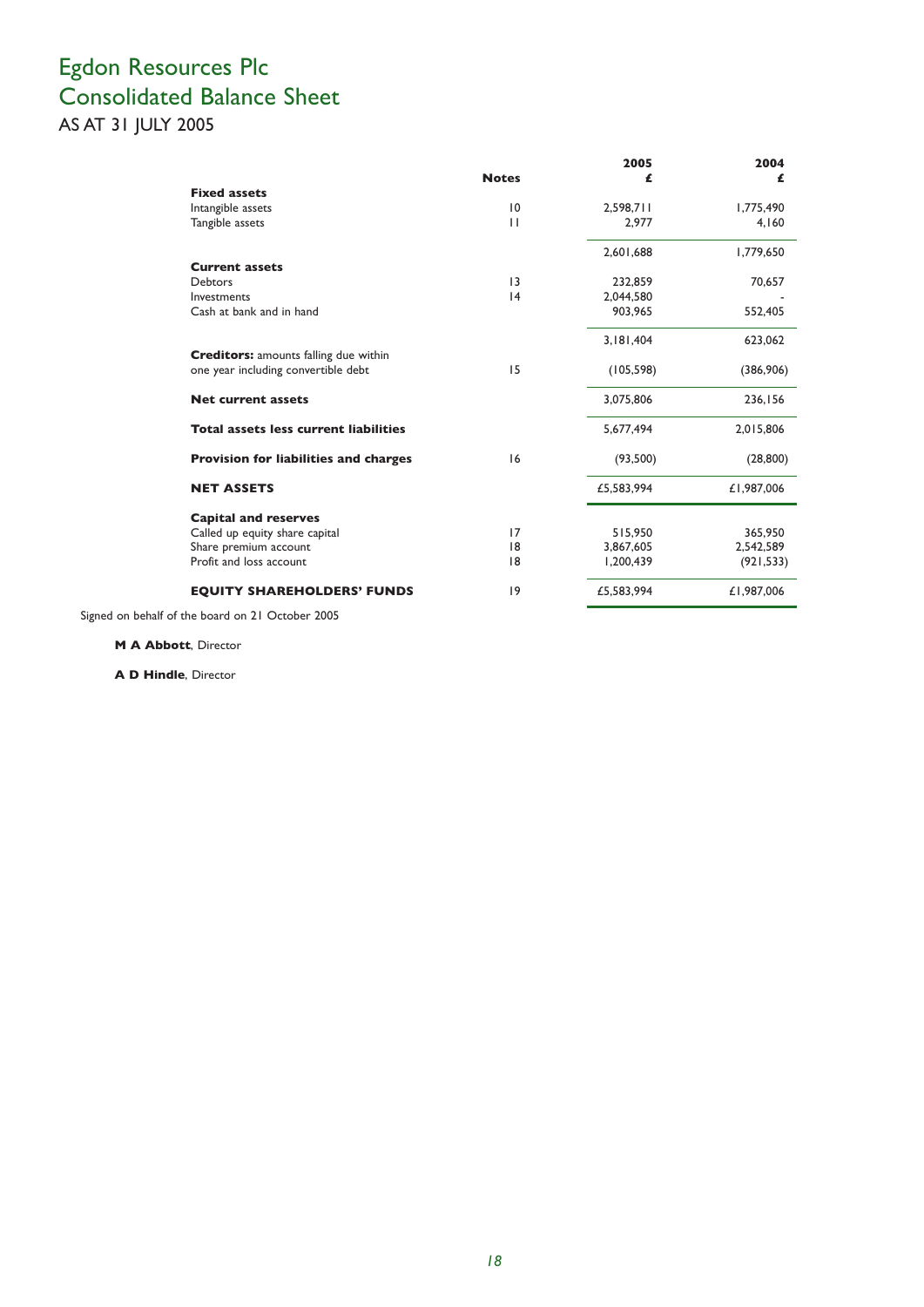## Egdon Resources Plc Company Balance Sheet AS AT 31 JULY 2005

|                                              | <b>Notes</b>    | 2005       | 2004       |
|----------------------------------------------|-----------------|------------|------------|
| <b>Fixed assets</b>                          |                 | £          | £          |
| Intangible assets                            | 10              | 2,381,494  | 1,766,093  |
| Tangible assets                              | $\mathbf{H}$    | 2.977      | 4.160      |
| Investments                                  | 12              | 276        | 176        |
|                                              |                 | 2,384,747  | 1,770,429  |
| <b>Current assets</b>                        |                 |            |            |
| <b>Debtors</b>                               |                 | 498,812    | 99,244     |
| Investments                                  | $\overline{13}$ | 2,044,580  |            |
| Cash at bank and in hand                     | 4               | 889.134    | 540,565    |
|                                              |                 | 3,432,526  | 639,809    |
| <b>Creditors:</b> amounts falling due within |                 |            |            |
| one year including convertible debt          | 15              | (56, 324)  | (385, 656) |
| <b>Net Current Assets</b>                    |                 | 3,376,202  | 254,153    |
| <b>Total assets less current liabilities</b> |                 | 5.760.949  | 2,024,582  |
| <b>Provision for liabilities and charges</b> | 16              | (93,500)   | (28, 800)  |
| <b>NET ASSETS</b>                            |                 | £5,667,449 | £1,995,782 |
| <b>Capital and reserves</b>                  |                 |            |            |
| Called up equity share capital               | 17              | 515,950    | 365,950    |
| Share premium account                        | 8               | 3,867,605  | 2,542,589  |
| Profit and loss account                      | 8               | 1,283,894  | (912, 757) |
| <b>EQUITY SHAREHOLDERS' FUNDS</b>            | 9               | £5,667,449 | £1,995,782 |

Signed on behalf of the board on 21 October 2005

**M A Abbott**, Director

**A D Hindle**, Director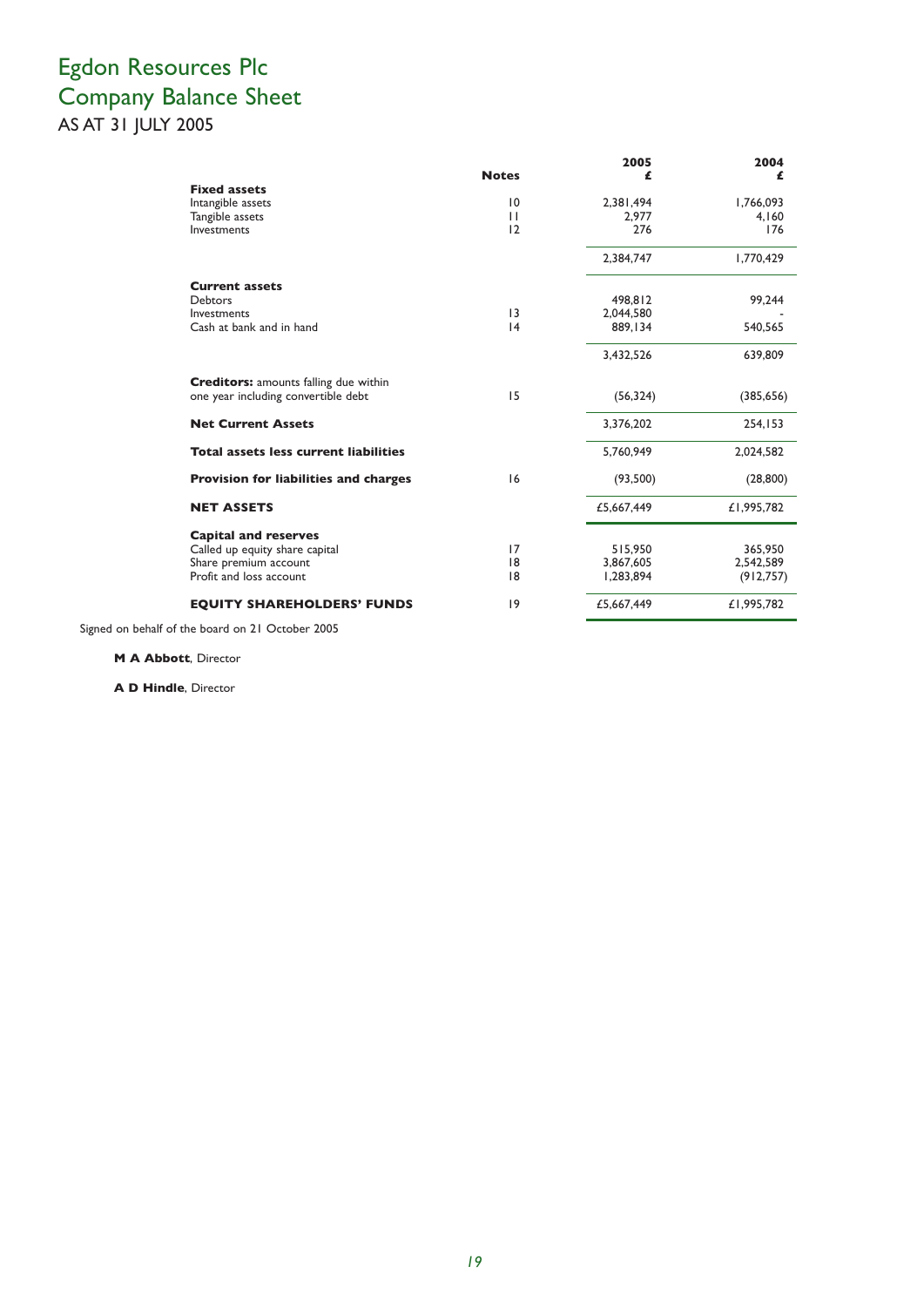## Egdon Resources Plc Consolidated Cash Flow Statement FOR THE YEAR ENDED 31 JULY 2005

|                                                                                                                                                   | <b>Notes</b> | £                                    | 2005<br>£            | £                   | 2004<br>£             |
|---------------------------------------------------------------------------------------------------------------------------------------------------|--------------|--------------------------------------|----------------------|---------------------|-----------------------|
| Net cash inflow from<br>operating activities                                                                                                      | 24           |                                      | (477, 125)           |                     | (217, 323)            |
| <b>Returns on investment and</b><br>servicing of finance<br>Bank and investment interest<br>receipts<br>Bank interest paid                        |              | 73.210<br>(42,500)                   |                      | 8.628<br>(35,000)   |                       |
| Capital expenditure and<br>financial investment<br>Payments to acquire tangible fixed<br>assets<br>Payments to acquire intangible<br>fixed assets |              | (1,829)<br>(823, 221)                | 30.710               | (768)<br>(613, 522) | (26, 372)             |
| Receipts from sale of intangible<br>fixed assets                                                                                                  |              |                                      |                      | 106,000             |                       |
| Net cash flow before use                                                                                                                          |              |                                      | (825,050)            |                     | (508, 290)            |
| of liquid resources and<br>financing                                                                                                              |              |                                      | (1,271,465)          |                     | (751, 985)            |
| <b>Management of liquid</b><br><b>resources</b> (Increase)/decrease in<br>short term deposits                                                     |              |                                      | (2,044,580)          |                     | 250,584               |
| <b>Financing</b><br>Proceeds from issue of<br>Ordinary shares<br>Costs associated with share issue<br>Repayment of Debentures                     |              | 4,500,000<br>(482, 395)<br>(350,000) | 3,667,605            | 675,000<br>(32,500) | 642,500               |
| Increase/(Decrease) in cash                                                                                                                       | 25           |                                      | £351,560             |                     | £141,099              |
| <b>Reconciliation of net</b><br>cashflow to movement in<br>net debt<br>Increase in cash in the year<br>Cash to repurchase debenture               |              | 351,560<br>350,000                   |                      | 141,099             |                       |
| Cash used to increase/(decrease)<br>liquid resources                                                                                              |              | 2,044,580                            |                      | (250, 584)          |                       |
| Change in net debt<br>Net debt at I August 2004                                                                                                   |              |                                      | 2.746.140<br>202,405 |                     | (109, 485)<br>311,890 |
| Net debt at 31 July 2005                                                                                                                          |              |                                      | £2,948,545           |                     | £202,405              |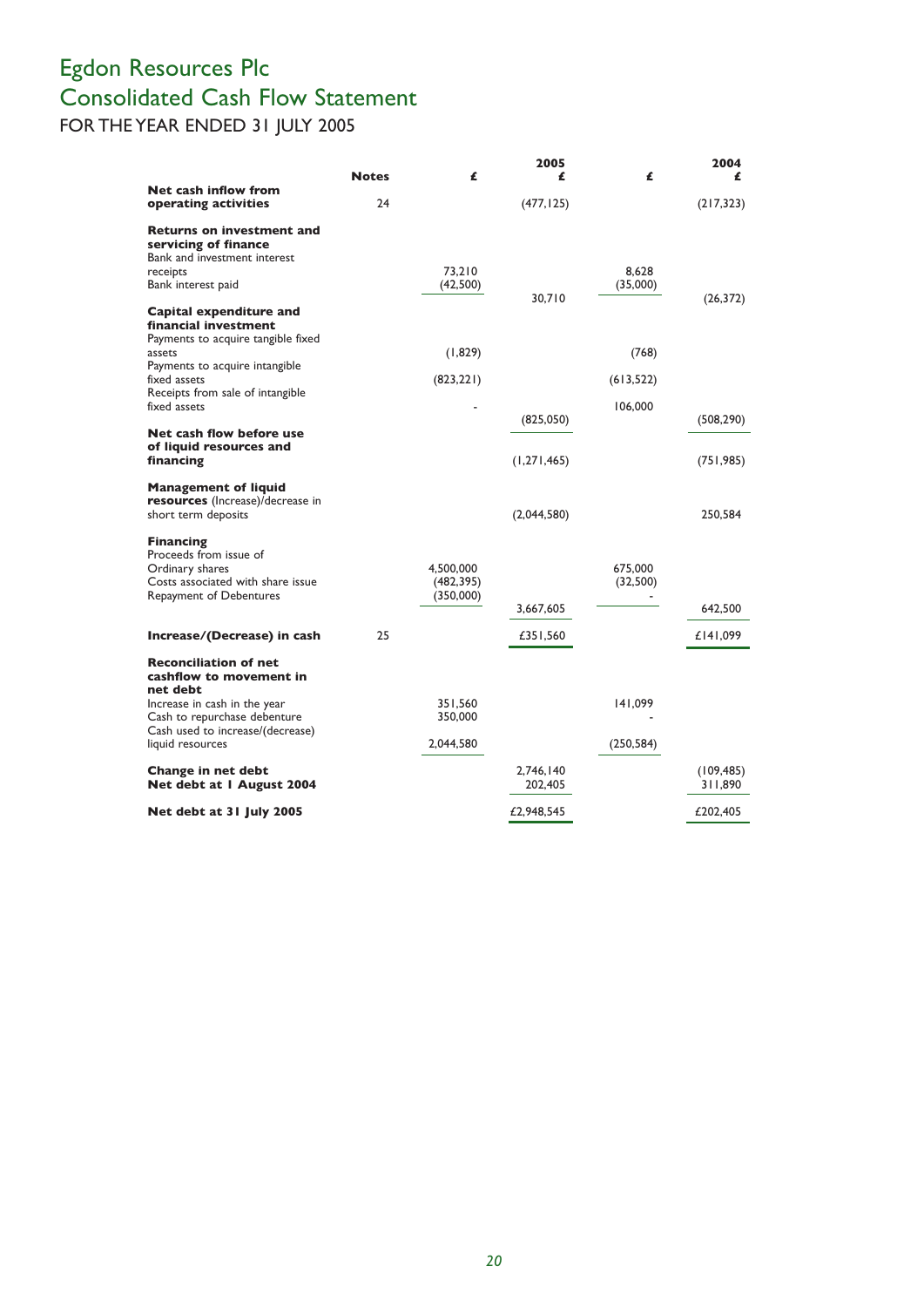## Notes to the Financial Statement FOR THE YEAR ENDED 31 JULY 2005

## **1. ACCOUNTING POLICIES**

#### **a) Accounting convention**

The financial statements are prepared under the historical cost convention, in accordance with applicable Accounting Standards and the Statement of Recommended Practice: Accounting for Oil and Gas Exploration, Development, Production and Decommissioning Activities published by the Institute of Petroleum on behalf of the U.K. Oil Industry Accounting Committee ("the SORP").

#### **b) Consolidation**

The Group's financial statements consolidate the financial statements of Egdon Resources Plc and its subsidiary undertakings, Egdon Resources (New Ventures) Limited and Portland Gas Limited. The results of subsidiaries acquired are consolidated for the periods from which control passed. Acquisitions are accounted for under the acquisition method with goodwill representing any excess of the fair value of the consideration given over the fair value of the identifiable assets and liabilities acquired, being capitalised within intangible assets and amortised over its estimated useful economic life.

#### **c) Turnover**

Turnover represents amounts receivable for oil sales and consultancy services net of VAT and trade discounts and is recognised as the goods and services are provided.

#### **d) Consortium accounting**

The Group's exploration and development activities are generally conducted as co-licensee in joint operation with other companies. The financial statements reflect the relevant proportions of capital expenditure and operating costs applicable to the Group's interest.

#### **e) Oil and gas interests**

The Group financial statements for oil and gas exploration have been prepared on the full cost basis as set out in the SORP.

Licence acquisition costs, geological and geophysical costs, costs of drilling exploration,appraisal and development wells, and an appropriate share of overheads (including appropriate directors' costs) are capitalised and accumulated in full cost pools within tangible fixed assets on a geographical basis.

Costs relating to the exploration and appraisal of oil and gas interests which the directors consider to be unevaluated are initially held outside the cost pool as intangible fixed assets.These costs are reassessed at each year end and when there are indications of impairment or at the conclusion of an appraisal programme the related costs are transferred to the full cost pool within fixed assets.The Group's oil and gas assets, currently shown in intangible assets, would be held in two cost pools, the UK and France.

An impairment test is carried out at each balance sheet date to assess whether the net book value of the capitalised costs in each pool is covered by the associated recoverable amount, as outlined in FRS 11 "Impairment of Fixed Assets and Goodwill". Impairment losses are recognised in the profit and loss account.

#### **e) Oil and gas interests - continued**

Depletion is provided on balances held in each pool, plus the expected future costs to extract all commercial oil and gas reserves, using the unit of production method. (Commercial oil and gas reserves are proven and probable oil and gas reserves as defined in the SORP). Depletion is not provided on interests held outside the cost pool.

For material interests, reserve data supplied by operators is used.

#### **f) Gas storage development costs**

Costs relating to the development of gas storage facilities are capitalised as such within intangible fixed assets. No amortisation will be provided until the storage facility is brought into commercial use. An impairment review is undertaken at the end of each accounting period and any expenditure that is no longer considered recoverable is written off through the profit and loss account.

### **g) Depreciation of other tangible fixed assets**

Tangible fixed assets are stated at cost less depreciation. Depreciation is provided at rates calculated to write off the cost less estimated residual values of each asset over its expected useful life, as follows:-

| Fixtures and fittings | 25% straight line |
|-----------------------|-------------------|
| Computer equipment    | 33% straight line |

#### **h) Foreign currencies**

Transactions denominated in foreign currencies are translated into sterling at the rate of exchange ruling at the date of the transaction. Monetary assets and liabilities in foreign currencies are translated into sterling at the rate of exchange ruling at the end of the financial year. All exchange differences are dealt with in the profit and loss account.

#### **i) Investments**

Fixed asset investments are stated at cost less provision for impairment.

#### **j) Deferred taxation**

Deferred taxation is provided on a full provision basis on all timing differences which have arisen but not reversed at the balance sheet date. A deferred tax asset is not recognised to the extent that the transfer of economic benefit in future is uncertain. Any assets and liabilities recognised have not been discounted.

#### **k) Operating leases**

Rentals under operating leases are charged on a straight line basis over the lease term, even if the payments are not made on such a basis.

#### **l) Convertible debt**

Convertible debt instruments are recorded at their fair value net of issue costs.

Finance costs are charged to the profit and loss account at a constant rate of interest on the outstanding amount of debt.

#### **m) Liquid resources**

Liquid resources represent cash balances held on short term deposit other than those repayable on demand and without penalty.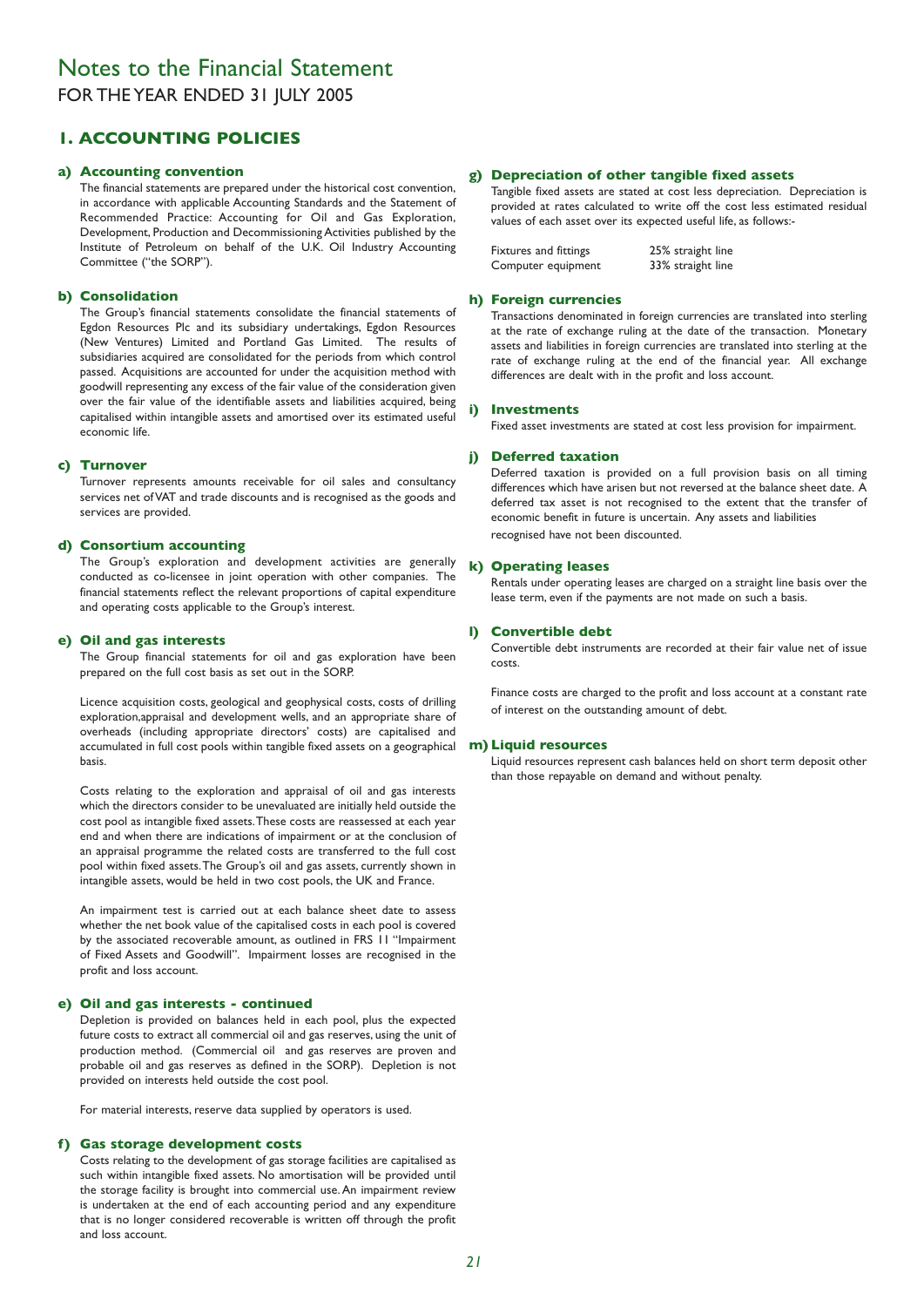## **2. TURNOVER**

The turnover of the Group for the period has been derived from the sale of oil which has been extracted from wells during the test process. In addition, turnover includes income from consultancy services provided to third parties; this is an adjunct to the principal activity substantially undertaken in the United Kingdom.

#### **Segmental Analysis**

| Turnover by class of business:                              | 2005    | 2004    |
|-------------------------------------------------------------|---------|---------|
|                                                             | £       |         |
| Consultancy                                                 | 2,887   | 5.195   |
| Oil sales                                                   | 8,246   | 28,262  |
|                                                             | £11,133 | £33,457 |
| <b>3. OPERATING LOSS</b>                                    |         |         |
| Operating loss is stated after charging:                    |         |         |
| Depreciation of tangible assets                             | 3.012   | 4.048   |
| Operating lease rentals                                     | 17.332  | 20,000  |
| Auditors' remuneration                                      |         |         |
| - Audit (including parent company audit of £26,575)         | 30,575  | 11,559  |
| - Other (amounts paid to related companies of the auditors) | 5.745   | 4.228   |

In addition to the fees paid by the Group to the auditor in respect of other services, £30,645 (2004 - £0) of costs relating to the admission to AIM have been charged to the Share Premium account

## **4. INTEREST RECEIVABLE**

| Interest receivable on money market deposits<br>Other interest receivable | 72.754<br>456 | 8.628   |
|---------------------------------------------------------------------------|---------------|---------|
|                                                                           | £73,210       | £8.628  |
| <b>5. INTEREST PAYABLE</b>                                                |               |         |
| Debenture interest - convertible debt                                     | £42,500       | £35,000 |

With the consent of the debenture holder the conversion date of the debenture was extended as explained in note 15. By agreement, the Company paid the debenture holder £25,000 by way of additional interest in consideration for the grant of this extension.

## **6. TAXATION**

| a) Domestic current year taxation |      |      |
|-----------------------------------|------|------|
|                                   | 2005 | 2004 |
| UK corporation tax                |      |      |

#### **b) Factors affecting the tax charge for the period**

The tax assessed for the period is lower than the standard rate of corporation tax for small companies in the UK 19% (2004 : 19%). The differences are explained below:

| Loss on ordinary activities before                           |            |            |
|--------------------------------------------------------------|------------|------------|
| taxation                                                     | £(420,617) | £(246,350) |
|                                                              |            |            |
|                                                              |            |            |
| Loss on ordinary activities multiplied by standard rate of   |            |            |
| corporation tax for small companies in the UK 19% (2004:19%) | (79,917)   | (46, 807)  |
| Expenses not deductible for tax purposes                     | 7.350      | 160        |
| Capital allowances in excess of depreciation                 | (116, 655) | (95, 816)  |
| Clawback of capital allowances                               | 1.815      |            |
| Losses carried forward                                       | 187,408    | 142,463    |
|                                                              |            |            |

### **c) Factors that may affect the future tax charge**

The group has trading losses to carry forward of £3,566,394 (2004 : £2,676,318) which may reduce future tax charges.

No provision has been made in these accounts for a potential net deferred tax asset of £225,568 (2004 : £171,173) resulting from carry forward trading losses and accelerated capital allowances.A deferred tax asset would only be recognised where there is reasonable certainty that suitable taxable profits will be generated in the future.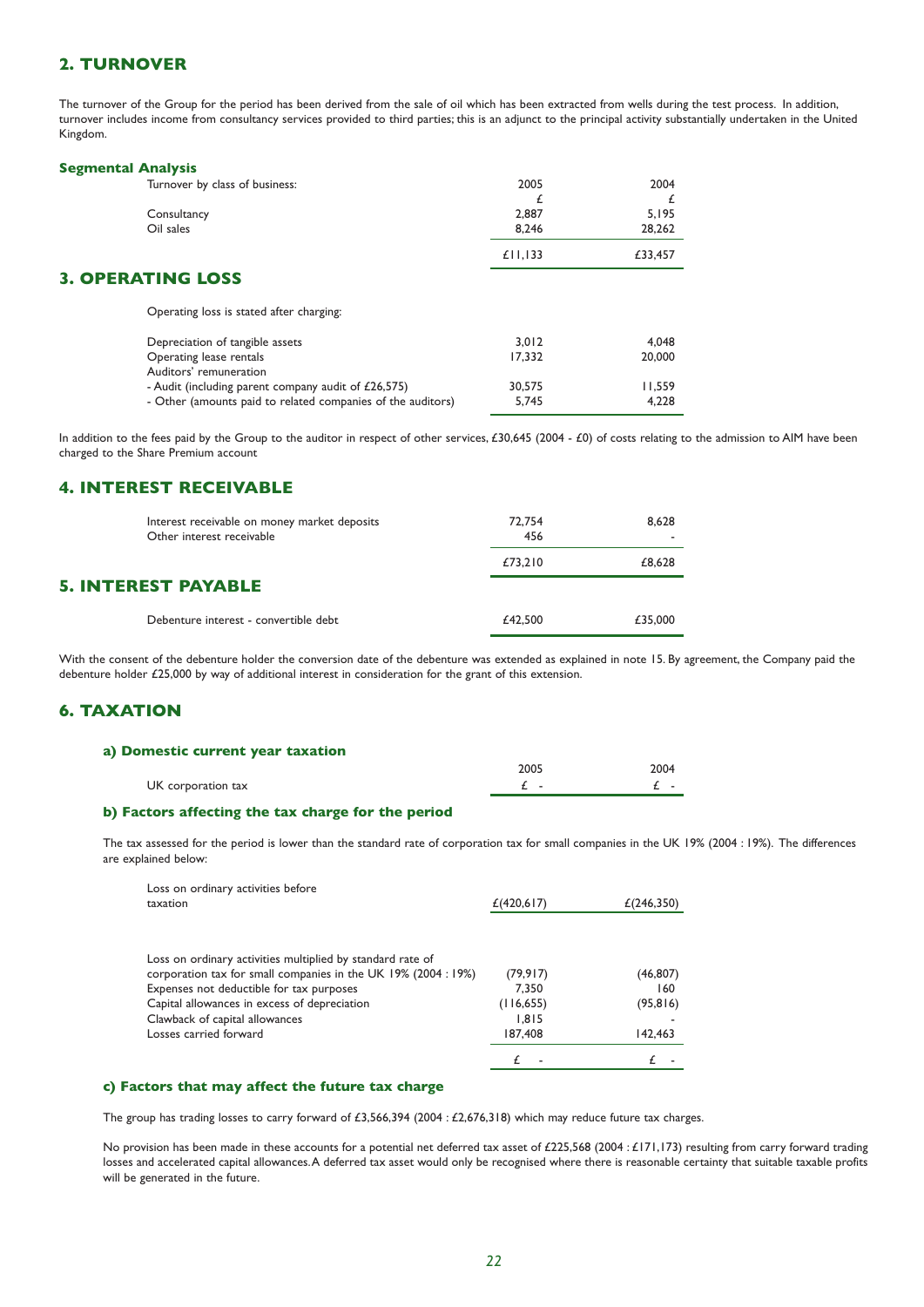## **7. EMPLOYEE INFORMATION**

#### **Number of employees**

The average monthly number of employees, including executive directors, during the year was:

|                                             | 2005<br>Number | 2004<br>Number |
|---------------------------------------------|----------------|----------------|
| Management and administration               | 2              |                |
| Direct labour                               |                |                |
|                                             | 3              |                |
| Employee costs during the year amounted to: | 2005           | 2004           |
|                                             | £              | £              |
| Wages and salaries                          | 228,647        | 146,156        |
| Social security costs                       | 85,438         | 6,402          |
|                                             | £314,085       | £152,558       |

## **8. DIRECTORS' REMUNERATION**

#### **Aggregate remuneration**

Directors' remuneration for the year comprised emoluments of £226,328 (2004: £133,500) of which £55,894 was paid to non-executive directors. In addition, £1,430 was paid to Halenika Resources Limited, a Company controlled by the former Non-Executive Chairman H Garde-Hansen, in respect of professional services provided to the Company during the year (2004-£6,500).

No amounts in respect of directors' emoluments have been capitalised during the current or preceding year. Life policy premiums of £5,321 (2004: £2,896) were paid in respect of executive directors and directors indemnity insurance premiums of £2,295 (2004 : £2,280) were paid in respect of all directors. The Company does not currently provide pension arrangements or benefits other than as described above.

#### **Emoluments of Board Members.**

|                     | Salary & Fees | <b>Benefits</b> | 2005 Total | 2004 Total |
|---------------------|---------------|-----------------|------------|------------|
|                     | £             | £               | £          | £          |
| Executive           |               |                 |            |            |
| <b>MA Abbott</b>    | 83,750        | 1.500           | 85,250     | 57,000     |
| AD Hindle           | 83,750        | 1,434           | 85,184     | 57,000     |
| Non Executive       |               |                 |            |            |
| <b>PHP Stephens</b> | 19.444        |                 | 19.444     |            |
| <b>KM Ratcliff</b>  | 14.250        | 360             | 14.610     | 8,500      |
| <b>IGR Rix</b>      | 9.500         | 420             | 9.920      | 4,500      |
| <b>WR Roberts</b>   | 11,500        | 420             | 11,920     | 6,500      |
| H Garde Hansen*     | ٠             | ٠               |            |            |
|                     | £ 222.194     | £ 4,134         | £ 226.328  | £ 133,500  |

\*Payments were made to Halenika Resources Limited as noted above.

#### **Share options**

Aggregate emoluments disclosed in the above note do not include any amounts for the value of options to acquire ordinary shares in the company granted to or held by the Directors. Details of the options which were granted on 14 July 2000 are as follows:

| Name of<br>Director | August<br>2004 | Exercised                | 31 July<br>2005 | Exercise<br>price | Expiry<br>date |
|---------------------|----------------|--------------------------|-----------------|-------------------|----------------|
| M A Abbott          | 250,000        | ۰                        | 250,000         | 12.5 <sub>p</sub> | 20 July 2010   |
|                     | 250,000        | ۰                        | 250,000         | 15 <sub>p</sub>   | 20 July 2010   |
|                     | 250,000        | -                        | 250,000         | 17.5p             | 20 July 2010   |
|                     | 250,000        |                          | 250,000         | 20 <sub>P</sub>   | 20 July 2010   |
| A D Hindle          | 250,000        | -                        | 250,000         | 12.5 <sub>p</sub> | 20 July 2010   |
|                     | 250,000        | -                        | 250,000         | 15 <sub>p</sub>   | 20 July 2010   |
|                     | 250,000        | $\overline{\phantom{a}}$ | 250,000         | 17.5p             | 20 July 2010   |
|                     | 250,000        |                          | 250,000         | 20 <sub>P</sub>   | 20 July 2010   |

No Director is entitled to receive any shares under the terms of any long term incentive scheme in respect of qualifying services other than as noted above.

The options are exercisable at any time between the balance sheet date and expiry date detailed above. The market price of the ordinary shares at 31 July 2005 was 52p and the range during the year was 26p to 52p. There are no performance conditions attaching to the options which were granted to the Executive Directors as long term incentives to encourage them to continue their participation in the management of the business.

No options were exercised during the year.

Provision has been made for National Insurance arising on exercise of the above share options of £93,500 (2004: £28,800) as set out in note 16.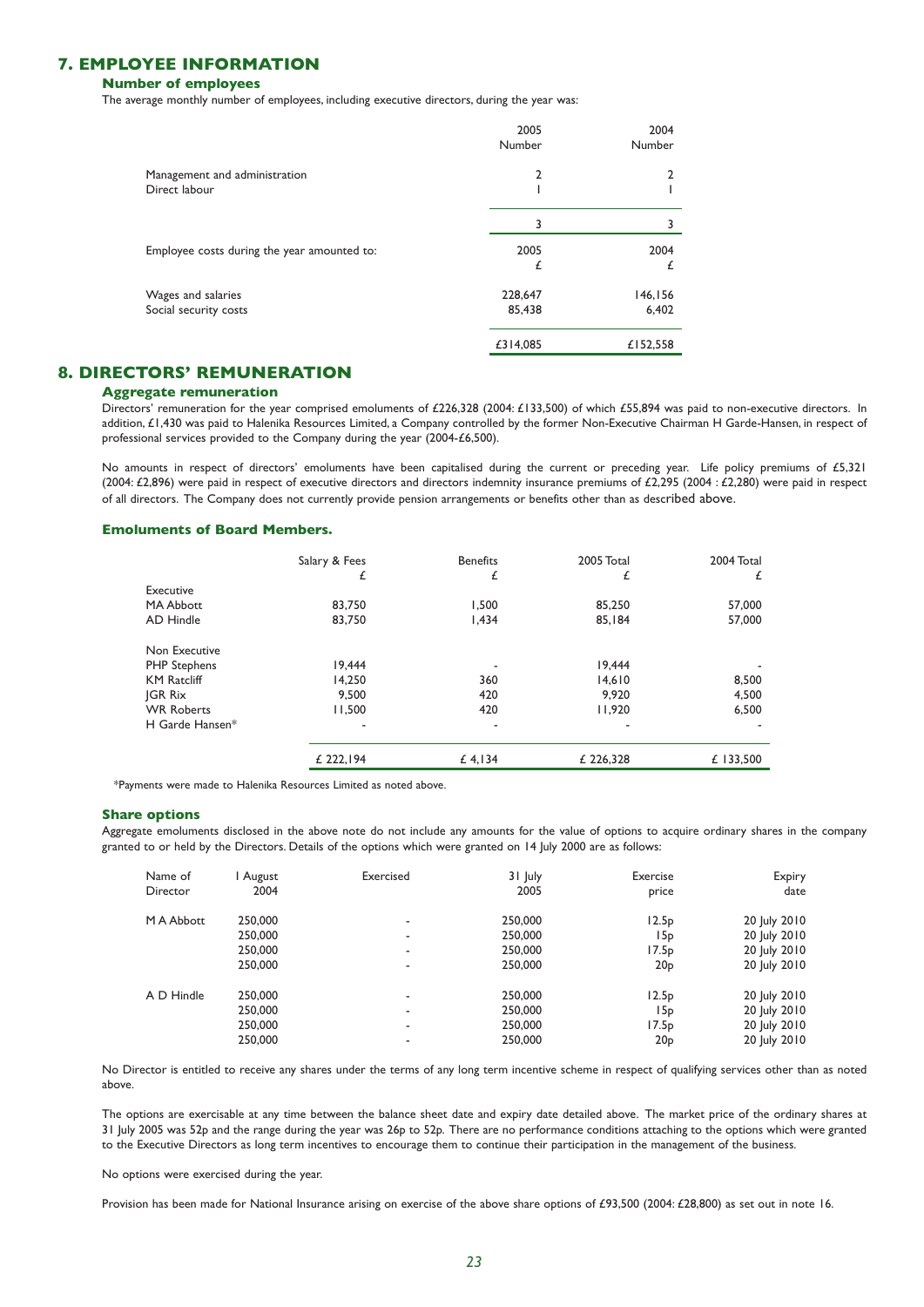## **9. LOSSES ATTRIBUTABLE TO EGDON RESOURCES PLC**

The loss for the financial year dealt with in the accounts of Egdon Resources Plc was £345,938 (2004: loss of £247,714). As provided by s230 of the Companies Act 1985, no profit and loss account is presented in respect of Egdon Resources Plc.

## **10. INTANGIBLE FIXED ASSETS**

| Group                 | Goodwill | Licence<br>Evaluation<br>Costs | Development<br>Cost-Gas<br>Storage | Total      |
|-----------------------|----------|--------------------------------|------------------------------------|------------|
|                       |          | £                              | £                                  | £          |
| Cost                  |          |                                |                                    |            |
| At I August 2004      | 2,856    | 1,775,490                      |                                    | 1,778,346  |
| <b>Additions</b>      |          | 616,193                        | 207,028                            | 823,221    |
| <b>Disposals</b>      |          |                                |                                    |            |
| At 31 July 2005       | 2,856    | 2,391,683                      | 207,028                            | 2,601,567  |
| <b>Amortisation</b>   |          |                                |                                    |            |
| At I August 2004      | 2,856    |                                |                                    | 2,856      |
| Charge for the year   |          | ۰                              |                                    |            |
| At 31 July 2005       | 2,856    | ٠                              |                                    | 2,856      |
| <b>Net book value</b> |          |                                |                                    |            |
| At 31 July 2005       | £-       | £2,391,683                     | £207,028                           | £2,598,711 |
| At 31 July 2004       | £-       | £1,775,490                     | £ -                                | £1,775,490 |

Goodwill relates to acquisition of shares in Egdon Resources (New Ventures) Ltd.

Additions to licence evaluation costs represent exploration and appraisal costs incurred in the year in respect of unproven properties

| <b>Company</b>                                                   | <b>Licence Evaluation Costs</b><br>£ |
|------------------------------------------------------------------|--------------------------------------|
| Cost<br>At I August 2004<br><b>Additions</b><br><b>Disposals</b> | 1,766,093<br>615,401                 |
| At 31 July 2005                                                  | 2,381,494                            |
| <b>Amortisation</b><br>At I August 2004<br>Charge for the year   | ۰                                    |
| At 31 July 2005                                                  |                                      |
| <b>Net book value</b><br>At 31 July 2005                         | £2,381,494                           |
| At 31 July 2004                                                  | £1,766,093                           |

The Company's unevaluated oil and gas interests at 31 July 2005 are its equity interests in licences in onshore and offshore U.K., and through its wholly owned subsidiary Egdon Resources (New Ventures) Ltd, onshore France.These interests are summarised as follows:

|                 | <b>EGDON RESOURCES PLC</b><br><b>Onshore U.K.</b> |                                 |                 |
|-----------------|---------------------------------------------------|---------------------------------|-----------------|
|                 | Licence No.                                       | <b>Operator</b>                 | Egdon           |
|                 |                                                   |                                 | <b>Interest</b> |
|                 | PEDL048                                           | EGDON RESOURCES PLC             | 45.00%          |
| 2               | PL090                                             | <b>EGDON RESOURCES PLC</b>      | 45.00%          |
| 3               | PEDL068                                           | <b>EGDON RESOURCES PLC</b>      | 20.00%          |
| 4               | PEDL069                                           | Sterling Resources (UK) Limited | 33.33%          |
| 5               | PEDL070                                           | Pentex Oil UK Limited           | 20.00%          |
| 6               | PEDL071                                           | <b>EGDON RESOURCES PLC</b>      | 50.00%          |
| 7               | PEDL072                                           | EGDON RESOURCES PLC             | 45.00%          |
| 8               | PEDLI10                                           | Sterling Resources (UK) Limited | 33.33%          |
| 9               | PEDL128                                           | <b>EGDON RESOURCES PLC</b>      | 50.00%          |
| $\overline{10}$ | PEDL138                                           | Pentex Oil and Gas Limited      | 50.00%          |
| $\mathbf{H}$    | PEDL139                                           | Pentex Oil and Gas Limited      | 25.00%          |
| 12              | PEDL140                                           | Pentex Oil and Gas Limited      | 50.00%          |
| $\overline{13}$ | PEDL <sub>141</sub>                               | EGDON RESOURCES PLC             | 96.00%          |
| 4               | PEDL142                                           | <b>EGDON RESOURCES PLC</b>      | 50.00%          |
| 15              | PEDL143                                           | Europa Oil and Gas Plc          | 38.40%          |
| 16              | PEDL144                                           | EGDON RESOURCES PLC             | 96.00%          |
|                 | Offshore U.K.                                     |                                 |                 |
| 17              | 42/26a                                            | <b>RWE Dea UK Limited</b>       | $10.00\%$       |
| 18              | 42/27a                                            | <b>RWE Dea UK Limited</b>       | 10.00%          |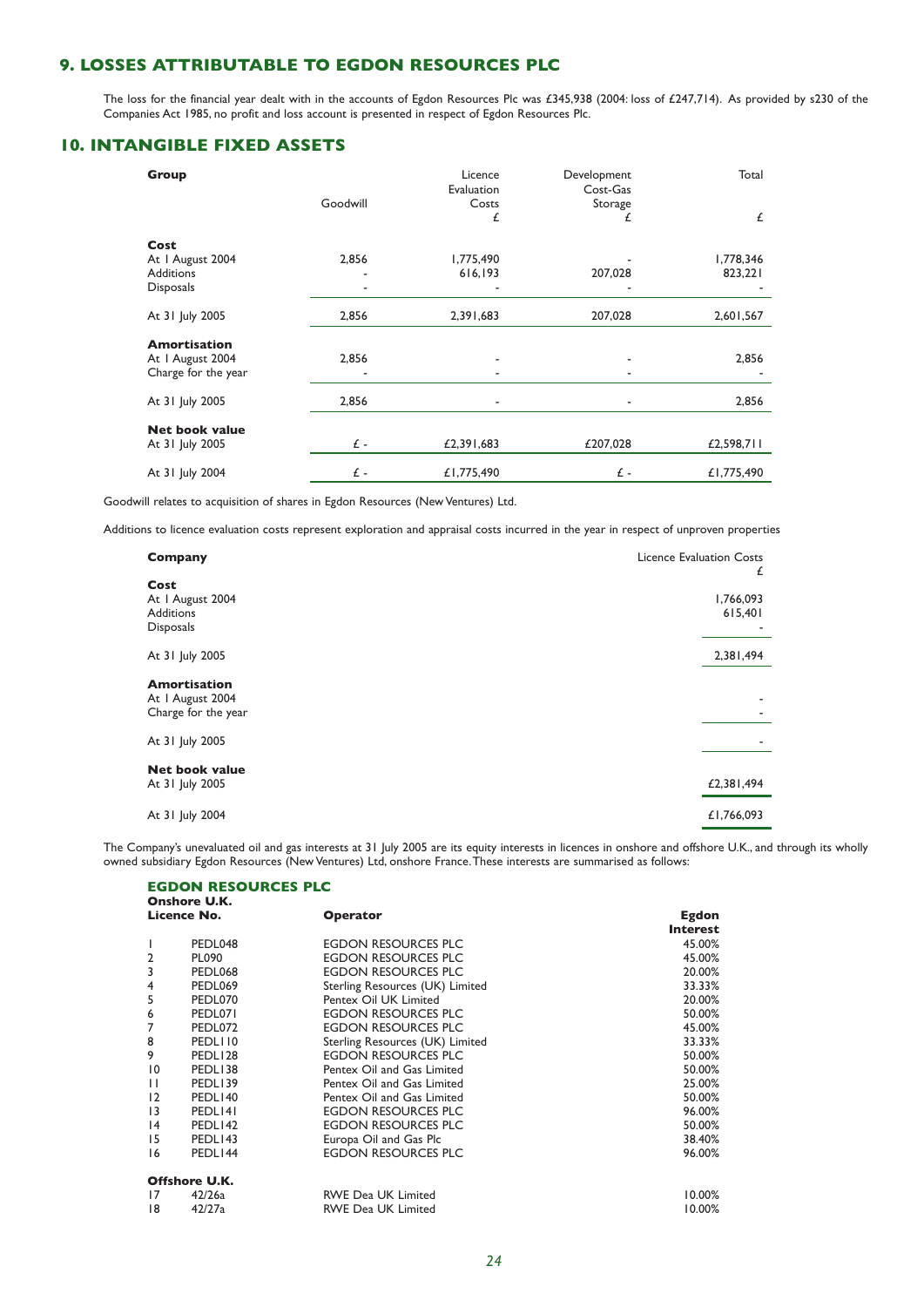### **EGDON RESOURCES (NEW VENTURES) LTD**

|      | <b>Onshore France</b> |                                    |                 |
|------|-----------------------|------------------------------------|-----------------|
|      | Licence No.           | <b>Operator</b>                    | <b>Egdon</b>    |
|      |                       |                                    | <b>Interest</b> |
| - 19 | St Laurent            | Egdon Resources (New Ventures) Ltd | 33.423%         |

The Company has a 20% equity interest in PEDL068, of which 10% is carried up to the completion of the first well with the Company paying for its full equity share from that point forward. In addition to its equity share of costs the Company also carries the licence costs of Altwood Petroleum Limited on licences PEDL141 (4%), PEDL143 (1.6%) and PEDL144 (4%).The Company bears its equity share of costs on all other licences.

Gross over-riding royalties are payable by Egdon as follows (expressed as a percentage of total production from each licence);

#### **To Bow Valley Petroleum (UK) Limited**

| .<br>Production from below the Jurassic: | PL090 (2.083%), PEDL072 (1.875%), PEDL048 (2.25%) |
|------------------------------------------|---------------------------------------------------|
| Production from the Jurassic or above:   | PL090 (1.25%), PEDL072 (1.125%), PEDL048 (1.35%)  |

#### **To Yates Company (UK)** PL090 (0.917%)

#### **To YCI Resources Limited**

| Production from below the Jurassic:    | PEDL072 (0.4585%) |
|----------------------------------------|-------------------|
| Production from the Jurassic or above: | PEDL072 (0.2751%) |

Gross over-riding royalties are receivable by Egdon as follows (expressed as a percentage of total production from each licence):

#### **From Dorset Exploration Limited**

| Production from below the Jurassic: |  |  |
|-------------------------------------|--|--|
| Production from above the Jurassic: |  |  |

PL090 (0.59%), PEDL072 (0.5%), PEDL048 (0.5%) PL090 (0.426%), PEDL072 (0.3%), PEDL048 (0.3%)

The costs associated with the evaluation, planning and development of the Portland Gas Limited gas storage facility on the Isle of Portland have been capitalised under intangible assets.

The Directors have fully considered and reviewed the potential value of these projects and licences. The Directors have also considered the likely opportunities for realising the value of the licences, either by the farm-out of the asset leading to the development of the discovery or by the disposal of the assets, and have concluded that the likely value is in excess of net book value.

## **11. TANGIBLE FIXED ASSETS**

| <b>Group and Company</b>                                       | Fixtures & fittings<br>£ | Computer equipment<br>£ | Total<br>£      |
|----------------------------------------------------------------|--------------------------|-------------------------|-----------------|
| Cost<br>At I August 2004                                       | 4,686                    | 21,636                  | 26,322          |
| <b>Additions</b>                                               | $\overline{\phantom{a}}$ | 1,829                   | 1,829           |
| At 31 July 2005                                                | 4,686                    | 23,465                  | 28,151          |
| <b>Depreciation</b><br>At I August 2004<br>Charge for the year | 3,834<br>495             | 18,328<br>2,517         | 22,162<br>3,012 |
| At 31 July 2005                                                | 4,329                    | 20,845                  | 25,174          |
| <b>Net book value</b><br>At 31 July 2005                       | £357                     | £2,620                  | £2,977          |
| At 31 July 2004                                                | £852                     | £3,308                  | £4,160          |

## **12. FIXED ASSET INVESTMENTS**

| Company                       | Shares in subsidiary undertakings |
|-------------------------------|-----------------------------------|
| At I August 2004<br>Additions | 176<br>100                        |
| At 31 July 2005               | £276<br><u>— 1</u>                |
|                               |                                   |

#### **Holdings of more than 20%**

The company holds more than 20% of the share capital of the following companies:

| Company                            | <b>Country of</b><br><b>Registration or</b> |              | <b>Shares held</b> |
|------------------------------------|---------------------------------------------|--------------|--------------------|
|                                    | Incorporation                               | <b>Class</b> | %                  |
| <b>Subsidiary undertakings</b>     |                                             |              |                    |
| Egdon Resources (New Ventures) Ltd | England                                     | Ordinary     | 100                |
| Portland Gas Ltd                   | England                                     | Ordinary     | 100                |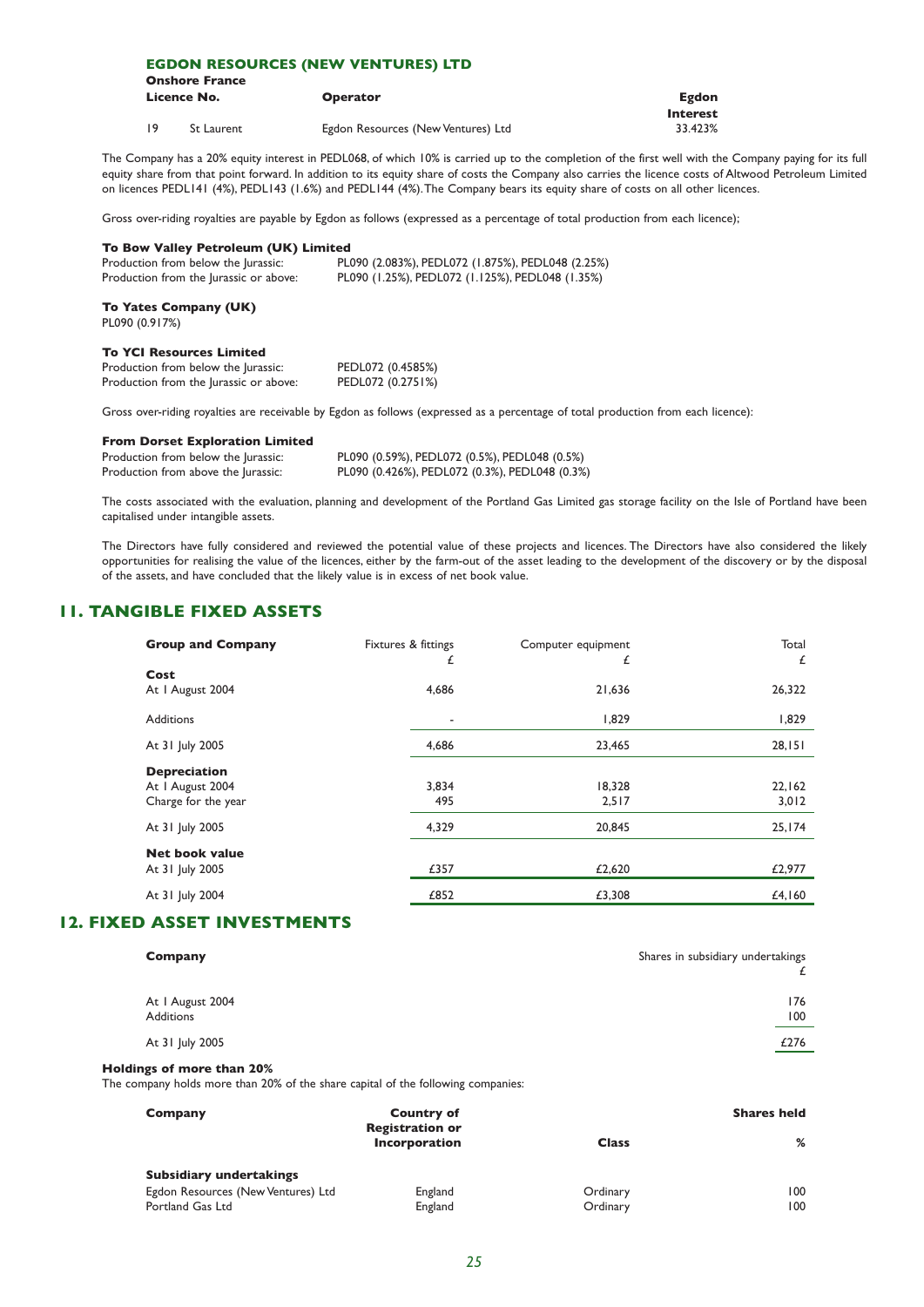Egdon Resources (New Ventures) is involved in oil and gas exploration.

Portland Gas Limited was incorporated on 15 February 2005 at which point Egdon Resources Plc acquired the total number of share in issue for £100 par value. Portland Gas Limited is involved in the development of a gas storage facility in Dorset.

## **13. DEBTORS**

|                                         | Group    |         | Company  |         |
|-----------------------------------------|----------|---------|----------|---------|
|                                         | 2005     | 2004    | 2005     | 2004    |
|                                         |          |         |          |         |
| Amounts falling due within one year:    |          |         |          |         |
| Trade debtors                           | 122,981  | 29,099  | 122.981  | 28,747  |
| Amounts owed by subsidiary undertakings |          |         | 277,773  | 28,865  |
| Other debtors                           | 66,970   | 7.683   | 35,900   | 7.757   |
| Prepayments and accrued income          | 42,908   | 33,875  | 62,158   | 33,875  |
|                                         | £232.859 | £70.657 | £498.812 | £99,244 |

Prepayments include a rent deposit of £13,219 (2004 : £17,625) which would be repayable on termination of the premises lease.

The loans to the subsidiary companies are interest free, unsecured and there are no fixed terms for repayment. Loans to subsidiary companies are not expected to be repaid within the next twelve months.

In addition to the balances disclosed above, accrued income included in the company balance sheet includes £19,250 (2004 : £nil) in respect of amounts due from Egdon Resources (New Ventures) Limited.

## **14. CURRENT ASSET INVESTMENTS**

|                              | Group      |                          | Company    |  |        |  |
|------------------------------|------------|--------------------------|------------|--|--------|--|
|                              | 2005       | 2004                     | 2005       |  | 2004   |  |
| Money Market (Bank) Deposits | £2,044,580 | $\overline{\phantom{a}}$ | £2,044,580 |  | $\sim$ |  |

## **15. CREDITORS:** amounts falling due within one year

|                                        |          | Group    |         | Company  |
|----------------------------------------|----------|----------|---------|----------|
|                                        | 2005     | 2004     | 2005    | 2004     |
|                                        |          |          |         |          |
| Trade creditors                        | 49,240   | 12,292   | 40.444  | 12,292   |
| Amounts due to subsidiary undertakings |          |          | 100     |          |
| Other taxes and social security        |          | 6.673    |         | 6,673    |
| Accruals and deferred income           | 56,358   | 17.941   | 15,780  | 16,691   |
| Convertible debt                       |          | 350,000  |         | 350,000  |
|                                        | £105.598 | £386,906 | £56,324 | £385.656 |

During the year ended 31 July 2004, the Company issued a convertible unsecured debenture with a face value of £350,000 in favour of Bow Valley Petroleum (UK) Limited.The debenture carried interest at £3,500 per month commencing 31 October 2004, and running up to 31 December 2005, at which date the debenture could be converted into 1,627,907 1p ordinary shares. The Company retained the right to redeem the debenture for cash at face value within the same time frame. By agreement with Bow Valley, expiry of the conversion date was extended until 31 January 2005 and the debenture was subsequently redeemed in full by the Company on 30 December 2004.

## **16. PROVISION FOR LIABILITIES AND CHARGES**

| <b>Group and Company</b>       | National Insurance on share options |
|--------------------------------|-------------------------------------|
| At I August 2004               | 28,800                              |
| Provision made during the year | 64,700                              |
| At 31 July 2005                | £93.500                             |

The options are exercisable at any time between the balance sheet date and the expiry date as disclosed in note 8.The provision has been calculated using the Employer's National Insurance rate ruling at the balance sheet date.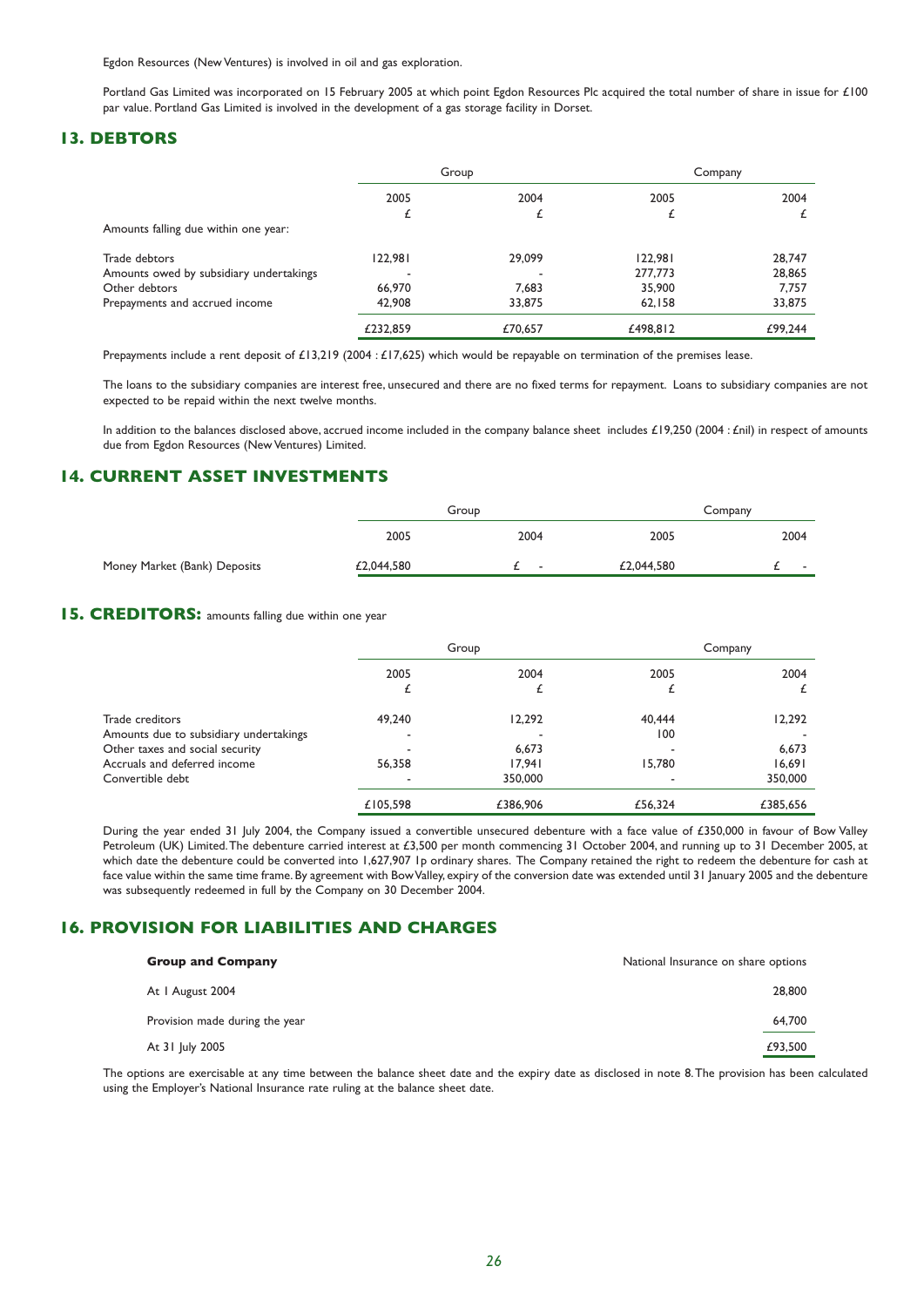## **17. CALLED UP EQUITY SHARE CAPITAL**

|                                                         | 2005     | 2004     |
|---------------------------------------------------------|----------|----------|
|                                                         |          |          |
| <b>Authorised:</b>                                      |          |          |
| 90,000,000 (2004:42,500,000) ordinary shares of Ip each | £900,000 | £425,000 |
| Called up, allotted and fully paid                      |          |          |
|                                                         |          |          |
| 51,594,974 (2004:36,594,974) ordinary shares of 1p each | £515,950 | £365,950 |

On 15 November 2004 the authorised share capital of the Company was increased to £900,000 divided into 90,000,000 shares of 1p each. On 21 December 2004 the Company completed a placing of 16,666,666 shares at 30p per share of which 15,000,000 were new ordinary shares of 1p each (nominal value £15,000) issued for a consideration of £4,500,000.

## **18. RESERVES**

|                              | Share       | Profit     |            |
|------------------------------|-------------|------------|------------|
|                              | premium     | and loss   |            |
|                              | account     | account    | Total      |
| Group                        | £           | £          | £          |
| At I August 2004             | 2,542,589   | (921, 533) | 1,621,056  |
| On shares issued in the year | 4,350,000   |            | 4,350,000  |
| Share issue costs            | (482, 395)  |            | (482, 395) |
| Capital redemption           | (2,542,589) | 2,542,589  |            |
| Loss for the year            |             | (420, 617) | (420,617)  |
| At 31 July 2005              | £3,867,605  | £1,200,439 | £5,068,044 |
|                              | Share       | Profit     |            |
|                              | premium     | and loss   |            |
|                              | account     | account    | Total      |
| Company                      | £           | £          | £          |
| At I August 2004             | 2,542,589   | (912, 757) | 1,629,832  |
| On shares issued in the year | 4,350,000   |            | 4,350,000  |
| Share issue costs            | (482, 395)  |            | (482, 395) |
| Capital redemption           | (2,542,589) | 2,542,589  |            |
| Loss for the year            |             | (345,938)  | (345,938)  |
| At 31 July 2005              | £3,867,605  | £1,283,894 | £5,151,499 |

On 15 November 2004 shareholders passed a resolution approving the cancellation of the Company's share premium account which stood at £2,542,589. The cancellation became effective on 8 December 2004 following registration of an order of the High Court of Justice of England and Wales with the Registrar of Companies in England and Wales.

## **19. RECONCILIATION OF MOVEMENTS IN SHAREHOLDERS' FUNDS**

| Group                           | 2005<br>£  | 2004<br>£  |
|---------------------------------|------------|------------|
| Loss for the year               | (420, 617) | (246, 350) |
| New shares issued (net)         | 4,017,605  | 642,500    |
| Movement in shareholders' funds | 3,596,988  | 396,150    |
| Opening shareholders' funds     | 1,987,006  | 1,590,856  |
| Closing shareholders' funds     | £5,583,994 | £1,987,006 |
| Group                           | 2005<br>£  | 2004<br>£  |
| Loss for the year               | (345,938)  | (247,714)  |
| New shares issued (net)         | 4,017,605  | 642,500    |
| Movement in shareholders' funds | 3,671,667  | 394,786    |
| Opening shareholders' funds     | 1,995,782  | 1,600,996  |
| Closing shareholders' funds     | £5,667,449 | £1,995,782 |

## **20. FINANCIAL COMMITMENTS**

At 31 July 2005, the Company had annual commitments under non-cancellable operating leases as follows:

|                           | Land and buildings |         |
|---------------------------|--------------------|---------|
|                           | 2005               | 2004    |
|                           |                    |         |
| Expiring within I year    | -                  | £20,000 |
| Expiring within 2-5 years | £15,000            | ۰       |

At 31 July 2005, the Company had estimated commitments under joint operating agreements of approximately £1.2m the majority of which were estimated to fall due within the following 12 months.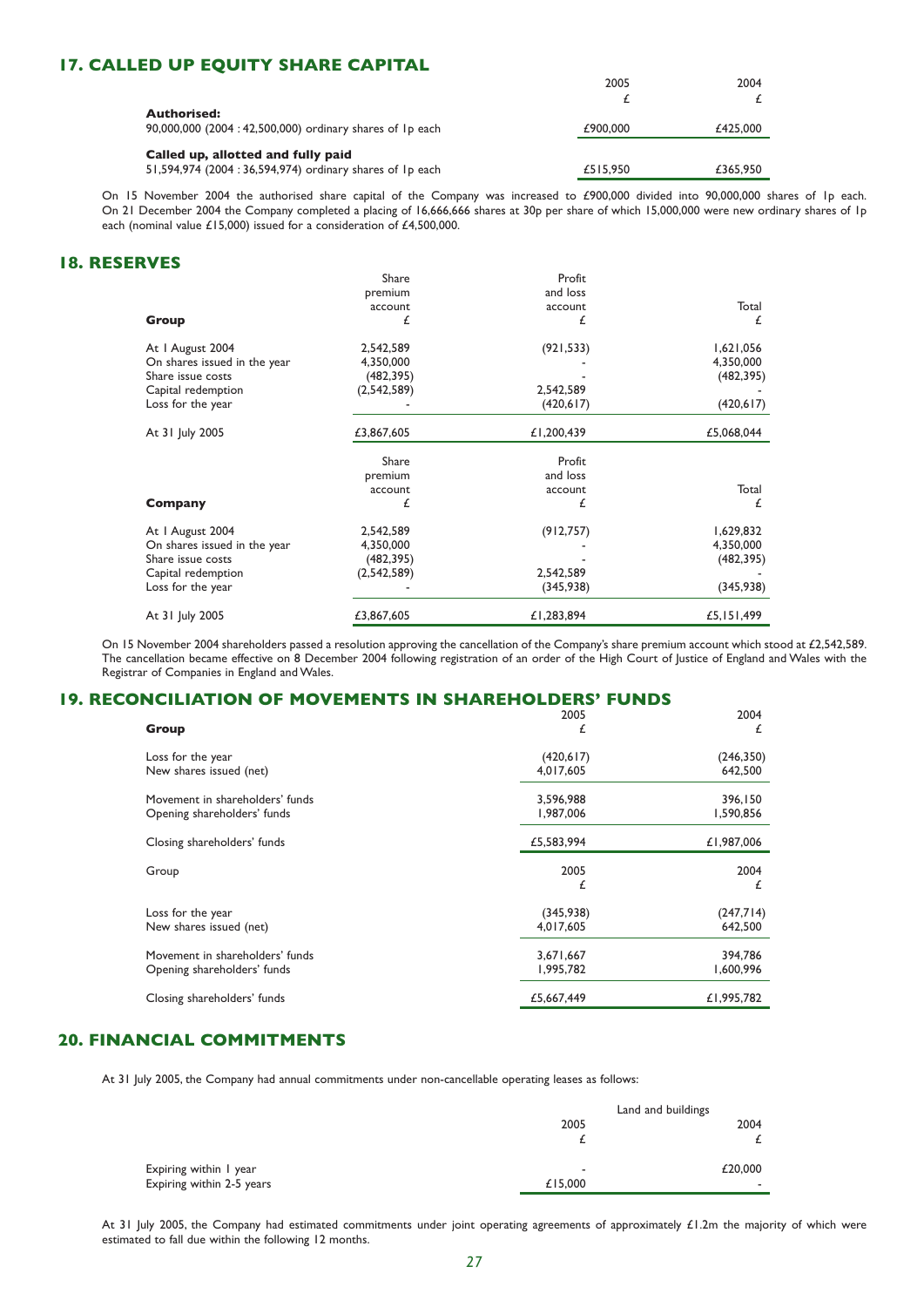## **21. FINANCIAL ASSETS AND LIABILITIES**

The activities of the Group are funded out of working capital and do not include the use of derivatives or financial instruments other than cash and term deposits.The Group also has financial instruments in the form of short term debtors and creditors which arise in the normal course of business and are not discounted, offered as security or pledged in any way. In the prior year, short term creditors included a convertible debenture loan as detailed in note 15. Such items are excluded from the disclosures which follow.

The main risks arising from the Group's financial instruments are interest rate risk and, to an immaterial extent, foreign currency risk. Operations during the year were financed through cash resources derived from shareholder subscriptions.

The financial assets of the Group are cash at bank and fixed term bank deposits (money market) all of which were Sterling denominated.These attract interest at rates that vary with bank interest rates.The interest rate profile of the Group's financial assets and liabilities at 31 July was as follows:-

|                                         | 2005      | 2004    |  |
|-----------------------------------------|-----------|---------|--|
|                                         |           |         |  |
| Cash at bank at floating interest rates | 2.044.580 | . .     |  |
| Cash at bank                            | 903.965   | 552,405 |  |

Cash at bank at floating rates consisted of money market deposits which earn interest at rates set in advance from periods of 1-3 months by reference to Sterling LIBOR.

## **22. POST BALANCE SHEET EVENTS**

On the 6 September 2005 the Company was awarded a 50% non-operated interest in a Promote Licence covering North Sea block 15/7 in the UK 23<sup>rd</sup> Seaward Licensing Round.

On the 30 September 2005 notice was given to the DTI to enter into the drilling phase of licences P.1054 and P.1133 covering blocks 42/26 & 42/27 to enable the drilling of the Tees Prospect in which Egdon holds a 10% working interest.

## **23. LOSS PER SHARE**

|                                                                    | 2005<br>£       | 2004            |
|--------------------------------------------------------------------|-----------------|-----------------|
| Net loss for the financial year                                    | (420, 617)      | (246, 350)      |
| Basic weighted average ordinary shares in<br>Issue during the year | 45,718,262      | 34, 315, 615    |
| Basic loss per 1p ordinary share                                   | Pence<br>(0.92) | Pence<br>(0.72) |

The basic earnings per share has been calculated on the loss on ordinary activities after taxation of £420,617 divided by the weighted average number of ordinary shares in issue of 45,718,262 during the period.At the year end options were in place over 2,000,000 shares. No diluted loss per share is presented as the effect of the exercise of the share options would be to decrease the loss per share.

## **24. RECONCILIATION OF NET INCOMING RESOURCES TO NET CASH INFLOW FROM OPERATING ACTIVITIES**

|                                                                                                                         | 2005<br>£                               | 2004                                     |
|-------------------------------------------------------------------------------------------------------------------------|-----------------------------------------|------------------------------------------|
| Operating loss for the year                                                                                             | (451, 327)                              | (219, 978)                               |
| Depreciation<br>(Increase)/decrease in debtors<br>Increase/(decrease) in creditors<br>Increase/(decrease) in provisions | 3.012<br>(162, 202)<br>68,692<br>64,700 | 4,048<br>24,296<br>(19, 856)<br>(5, 833) |
|                                                                                                                         | £(477, 125)                             | (217, 323)                               |

## **25. ANALYSIS OF CHANGES IN NET FUNDS**

|                           | As at<br>l August<br>2004 | Cash flow  | As at<br>31 July<br>2005 |
|---------------------------|---------------------------|------------|--------------------------|
| Cash at bank and in hand  | 552,405                   | 351,560    | 903,965                  |
| Debt due within one year  | (350,000)                 | 350,000    |                          |
| Current asset investments | ٠                         | 2.044.580  | 2.044.580                |
|                           | £202,405                  | £2,746,140 | £2,948,545               |

## **26. ACQUISITION OF SUBSIDIARY**

In the year Egdon Resources Plc acquired Portland Gas Limited as disclosed in note 12.The Group's result for the year has not been split between continuing operations and acquisitions as the acquired subsidiary's transactions are not material to the Group.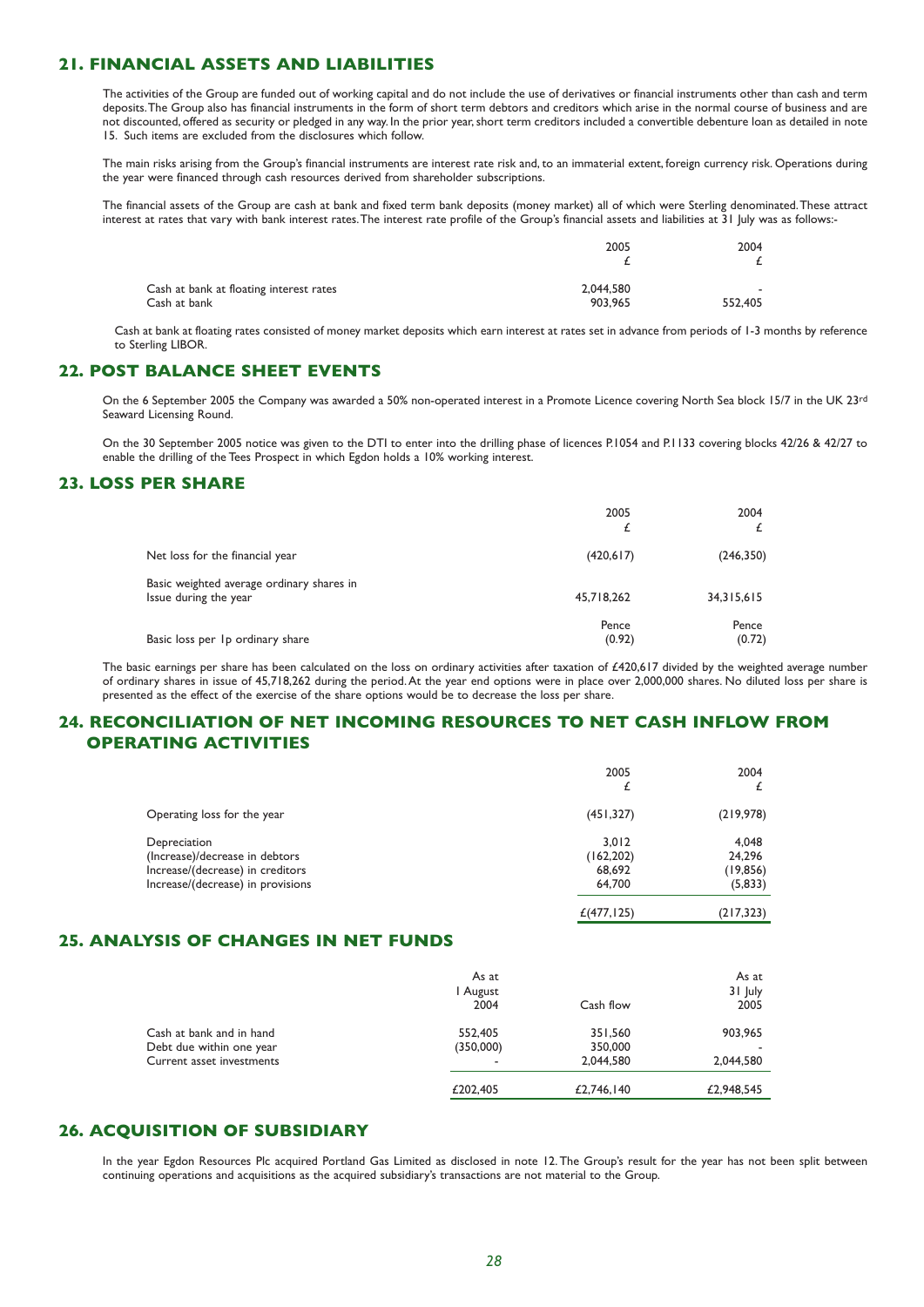## Letter from the Chairman with notice of Annual General Meeting

### **EGDON RESOURCES PLC (THE "COMPANY")**

(Incorporated and registered in England and Wales with registered number 03424561)

Directors: Registered Office: Philip Stephens (Non-executive Chairman) Suite 2 Mark Abbott (Joint Managing Director) 90-96 High Street Andrew Hindle (Joint Managing Director) Odiham Kenneth Ratcliff (Non-executive Director) Walter Roberts (Non-executive Director) RG29 1LP John Rix (Non-executive Director)

Dear Shareholder,

#### **1 Introduction**

Notice of the Company's forthcoming annual general meeting to be held on Friday 9 December 2005 ("AGM" or "Annual General Meeting") appears on the following pages.

As you are aware, the last annual general meeting of the Company was held on 31 January 2005, with the result that the Company is proposing to hold two annual general meetings during this calendar year.At the time of the Company's admission to trading to the AIM market of the London Stock Exchange plc (the "IPO"), which was completed during December 2004, it was decided by the Board that the Company should postpone its next annual general meeting to a date following implementation of the IPO, to give the Board an opportunity to invite any new Shareholders of the Company to attend. However, as the Company's accounting period ends on 31 July of each financial year, it is considered more appropriate by the Board for Shareholders to receive the Company's annual report and accounts at this point in the calendar year and the Board intends to convene the next annual general meetings of the Company on this basis for future years.

As in previous years your Board is not recommending the payment of a dividend.

#### **2 Resolutions to be proposed at the AGM**

#### *Annual report and accounts (Resolution 1)*

Shareholders will be asked to receive the Accounts at the Annual General Meeting. This Resolution requires the approval of a simple majority of those Shareholders voting in person or by proxy.

#### *Re-appointment of auditors (Resolution 2)*

Resolution 2 proposes the re-appointment of Nexia Audit Limited as auditors of the Company to hold office from the conclusion of the Annual General Meeting until the conclusion of the next annual general meeting of the Company at which accounts are laid, and authorises the Directors to determine their remuneration. This Resolution requires the approval of a simple majority of those Shareholders voting in person or by proxy.

#### *Retirement by Directors (Resolutions 3 and 4)*

At the last annual general meeting of the Company, each of the Directors (save for Kenneth Ratcliff) retired from office and was reappointed by Shareholders. Article 93.1 of the Company's Articles of Association (the "Articles") requires the nearest whole number to one third (but not exceeding one third) of the Directors (including those who have been in office the longest since their last appointment) to retire from office by rotation at each annual general meeting of the Company. Kenneth Ratcliff and Mark Abbott are retiring by rotation and Resolutions 3 and 4 propose their reappointment. Each Resolution requires the approval of a simple majority of those Shareholders voting in person or by proxy.

#### *Authority to allot shares and disapply pre-emption rights (Resolutions 5 and 6)*

Resolutions 5 and 6 propose to renew the Directors' authority to allot ordinary shares in the Company and to disapply the pre-emption rights set out in section 89 of the Companies Act 1985, as amended, in respect of the allotment of such shares for cash. In accordance with institutional investor guidelines, the Directors' allotment authority contained in Resolution 5 is restricted to allotments of shares up to a maximum aggregate nominal value of £257,974.87, which is equal to the nominal value of one half of the Company's issued share capital, and the pre-emption rights disapplication contained in Resolution 6 is restricted to allotments of shares up to a maximum aggregate nominal value of £77,392.46, which is equal to the nominal value of 15 per cent. of the issued share capital of the Company. These are the same figures as those authorised at the last AGM.

Resolution 5 requires the approval of a simple majority of those Shareholders voting in person or by proxy. Resolution 6 requires the approval of three-quarters of those Shareholders voting in person or by proxy.

#### **3 Recommendation**

Your Directors consider the resolutions to be proposed at the AGM to be in the best interests of the Company and its Shareholders as a whole. Consequently, the Directors recommend Shareholders to vote in favour of the resolutions as they intend to do in respect of their own beneficial holdings totalling 15,307,121 Ordinary Shares (representing 29.67 per cent. of the Company's issued share capital).A form of proxy is included for use at the AGM, which you are asked to complete and return as soon as possible and in any event not less than 48 hours prior to the time appointed for the holding of the AGM on Friday 9 December 2005. Completion of a proxy form will not prevent you from attending the AGM in person if you so wish.

Yours sincerely,

#### **Philip Stephens**

*Non-Executive Chairman*

10 November 2005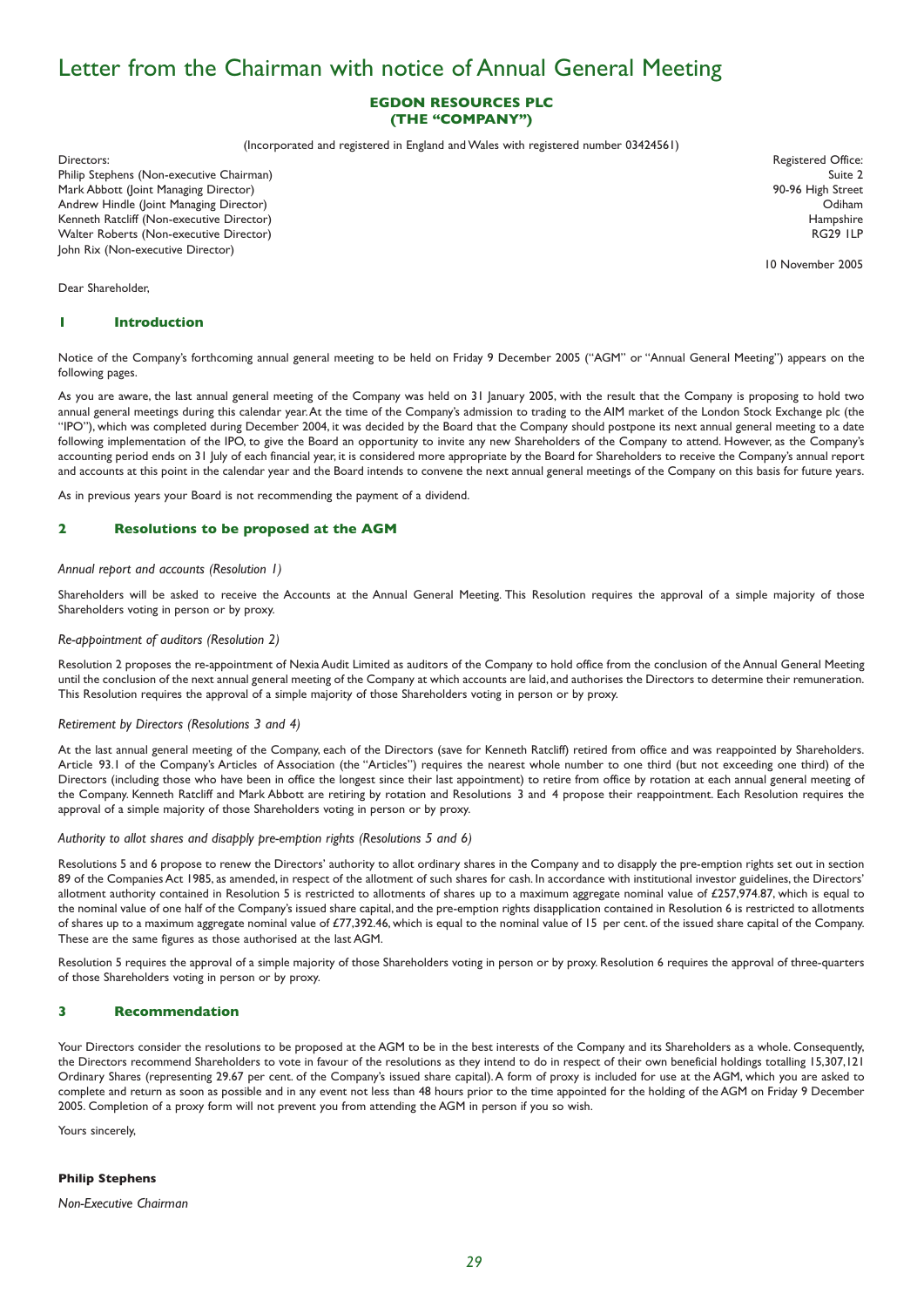### **EGDON RESOURCES PLC**

(Incorporated and registered in England and Wales with registered number 03424561)

### **NOTICE OF ANNUAL GENERAL MEETING**

Notice is hereby given that the Annual General Meeting of Egdon Resources Plc (the "Company") will be held at the offices of Norton Rose, Kempson House, Camomile Street, London EC3A 7AN on Friday 9 December 2005 at 12 noon for the purpose of passing the following resolutions, of which Resolutions 1 to 5 will be proposed as Ordinary Resolutions and Resolution 6 will be proposed as a Special Resolution:

### **ORDINARY RESOLUTIONS:**

- 1. To receive the annual accounts of the Company and reports of the Directors and of the auditor for the year ended 31 July 2005.
- 2. That Nexia Audit Limited be and are hereby re-appointed as auditor of the Company to hold office from the conclusion of this meeting until the conclusion of the next Annual General Meeting of the Company at which accounts are laid before the Company, at a remuneration to be determined by the Directors.
- 3. To re-elect Kenneth Maurice Ratcliff as director who retires by rotation pursuant to Article 93 of the Company's Articles of Association and who, being eligible, offers himself for re-election.
- 4. To re-elect Mark Anthony William Abbott as director who retires by rotation pursuant to Article 93 of the Company's Articles of Association and who, being eligible, offers himself for re-election.

### **SPECIAL BUSINESS**

#### **ORDINARY RESOLUTION:**

5. THAT the Directors be and they are hereby generally and unconditionally authorised, in accordance with Section 80 of the Companies Act 1985, as amended (the "Act"), to exercise all the powers of the Company to allot relevant securities (as defined in Section 80(2) of the Act) up to a maximum aggregate nominal amount of £257,974.87, provided that this authority shall expire at the conclusion of the next annual general meeting of the Company or, if earlier, the date falling 15 months following the passing of this resolution, but so that this authority shall allow the Company to make before the expiry of this authority offers or agreements which would or might require relevant securities to be allotted after such expiry and notwithstanding such expiry the Directors may allot relevant securities in pursuance of such offers or agreements, such authority to be in substitution for any and all authorities previously conferred upon the Directors for the purposes of Section 80 of the Act.

#### **SPECIAL RESOLUTION**

- 6. THAT the Directors be and they are hereby empowered pursuant to Section 95 of the Companies Act 1985, as amended (the "Act") to allot equity securities (within the meaning of Section 94 of the Act) for cash pursuant to the authority conferred by paragraph (a) of this Resolution as if Section 89(1) of the Act did not apply to such allotment, provided that this power shall be limited to the allotment of equity securities (within the meaning of Section 94 of the Act):
	- (a) in connection with a rights issue in favour of the holders of ordinary shares of 1p each in the capital of the Company, or in connection with any form of issue of such securities in which holders are offered the right to participate, in proportion (as nearly as may be) to the respective number of ordinary shares of 1p each held by them, but subject to such exclusions or other arrangements as the Directors consider necessary or expedient in relation to fractional entitlements or legal or practical problems arising in connection with the laws of, or of the requirements of, any generally recognized regulatory body or stock exchange in any territory; and
	- (b) (otherwise than pursuant to subparagraph (a) above) up to an aggregate nominal amount of £77,392.46,

and that this power shall expire at the conclusion of the next annual general meeting of the Company or, if earlier, the date falling fifteen months following the passing of this resolution, such power to be in substitution for any and all other powers previously conferred upon the Directors for the purposes of section 95 of the Act except that the Company may before such expiry make offers or agreements which would or might require equity securities to be allotted after such expiry and notwithstanding such expiry the Directors may allot securities in pursuance of such offers or agreements.

Dated 10 November 2005

By Order of the Board Suite 2 Walter Roberts 90-96 High Street Secretary Odiham

Registered Office: Hampshire RG29 1LP

#### *Notes:*

- A member who is entitled to attend and vote at the above Annual General Meeting may appoint one or more proxies to attend and (on a poll) vote on his/her behalf. A proxy need not be a member of the Company.A proxy form for use by members at the Annual General Meeting accompanies this notice.
- 2 The instrument appointing a proxy and the power of attorney or other authority (if any) under which it is signed, or a notarially certified copy of such authority, must be deposited at the office of the Company's Registrars, being Capita Registrars at The Registry, 34 Beckenham Road, Beckenham, Kent BR3 4TU, by no later than 6 pm on Wednesday 7 December 2005.
- 3 Completion and return of the proxy form does not preclude a member from attending and voting at the Annual General Meeting in person.
- 4 In accordance with the permission in Regulation 41 of The Uncertificated Securities Regulations 2001 (SI 2001 No. 3755), only those holders of ordinary shares who are registered on the Company's share register at 12 noon on Wednesday 7 December 2005 shall be entitled to attend the above Annual General Meeting and to vote in respect of the number of shares registered in their names at that time. Changes to entries on the share register after 12 noon on Wednesday 7 December 2005 shall be disregarded in determining the rights of any person to attend and/or vote at the Annual General Meeting.
- 5 A register of the interests of each Director in shares of the Company and copies of the Directors' contracts of service are available for inspection at the registered office of the Company during usual business hours on any week day (Saturday, Sunday and public holidays excepted) up to and including the date of the Annual General Meeting and then at the place of the meeting fifteen minutes prior to and until the close of the meeting.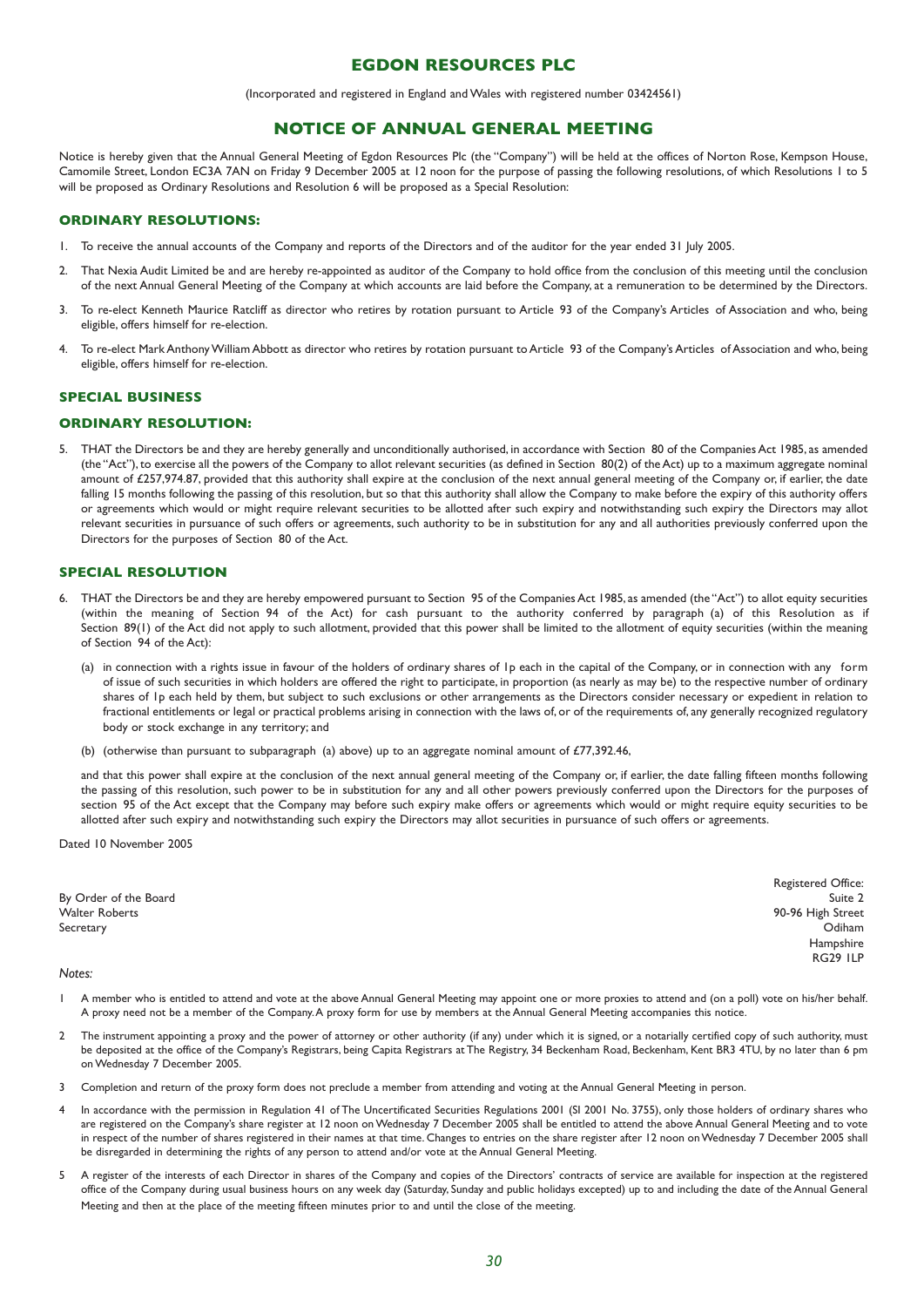# EGDON RESOURCES PLC

(Incorporated and registered in England and Wales under the Companies Act 1985 (as amended) with registered number 03424561)

|             | Proxy Form for use by shareholders at the Annual General Meeting ("AGM") of Egdon Resources Plc (the "Company") to be held<br>at the offices of Norton Rose, Kempson House, Camomile Street, London EC3A 7AN on Friday 9 December 2005 at 12 noon                                                                                                                                                                                                                                                                                                                                                                                                                                                                                                                                                                                         |     |                |                     |                      |
|-------------|-------------------------------------------------------------------------------------------------------------------------------------------------------------------------------------------------------------------------------------------------------------------------------------------------------------------------------------------------------------------------------------------------------------------------------------------------------------------------------------------------------------------------------------------------------------------------------------------------------------------------------------------------------------------------------------------------------------------------------------------------------------------------------------------------------------------------------------------|-----|----------------|---------------------|----------------------|
|             | Please read the Notice of the AGM and the accompanying notes carefully before completing this Proxy Form.                                                                                                                                                                                                                                                                                                                                                                                                                                                                                                                                                                                                                                                                                                                                 |     |                |                     |                      |
|             | As a shareholder of the Company you have the right to attend, speak at and vote at the AGM. If you cannot, or do not want to attend the<br>AGM, but still want to vote, you can appoint someone to attend the AGM and vote on your behalf. That person is known as a "proxy". You<br>can use this Proxy Form to appoint the Chairman of the AGM, or someone else, as your proxy. Your proxy does not need to be a<br>shareholder of the Company.                                                                                                                                                                                                                                                                                                                                                                                          |     |                |                     |                      |
|             |                                                                                                                                                                                                                                                                                                                                                                                                                                                                                                                                                                                                                                                                                                                                                                                                                                           |     |                |                     |                      |
|             |                                                                                                                                                                                                                                                                                                                                                                                                                                                                                                                                                                                                                                                                                                                                                                                                                                           |     |                |                     |                      |
|             | (see note 1) as my/our proxy to attend and, on a poll, to vote for me/us and on my/our behalf as indicated below at the AGM and at any<br>adjournment thereof (see notes 2, 3, 4, 5 and 6).<br>Please clearly mark the boxes below to instruct your proxy how to vote.                                                                                                                                                                                                                                                                                                                                                                                                                                                                                                                                                                    |     |                |                     |                      |
|             |                                                                                                                                                                                                                                                                                                                                                                                                                                                                                                                                                                                                                                                                                                                                                                                                                                           |     |                |                     |                      |
|             | <b>ORDINARY RESOLUTIONS</b><br>I. To receive the Report and Accounts                                                                                                                                                                                                                                                                                                                                                                                                                                                                                                                                                                                                                                                                                                                                                                      | For | <b>Against</b> | <b>Vote witheld</b> | <b>Discretionary</b> |
|             | for the year ended 31 July 2005                                                                                                                                                                                                                                                                                                                                                                                                                                                                                                                                                                                                                                                                                                                                                                                                           |     |                |                     |                      |
|             | 2. To re-appoint Nexia Audit Limited as auditors<br>at a remuneration to be determined by the Directors                                                                                                                                                                                                                                                                                                                                                                                                                                                                                                                                                                                                                                                                                                                                   |     |                |                     |                      |
|             | 3. To re-elect Kenneth Ratcliff                                                                                                                                                                                                                                                                                                                                                                                                                                                                                                                                                                                                                                                                                                                                                                                                           |     |                |                     |                      |
|             | 4. To re-elect Mark Abbott                                                                                                                                                                                                                                                                                                                                                                                                                                                                                                                                                                                                                                                                                                                                                                                                                |     |                |                     |                      |
|             | 5. To authorise the Directors to allot shares<br>pursuant to section 80 of the Companies Act 1985                                                                                                                                                                                                                                                                                                                                                                                                                                                                                                                                                                                                                                                                                                                                         |     |                |                     |                      |
|             | <b>SPECIAL RESOLUTION</b>                                                                                                                                                                                                                                                                                                                                                                                                                                                                                                                                                                                                                                                                                                                                                                                                                 |     |                |                     |                      |
|             | 6. To authorise the Directors to disapply pre-emption<br>rights pursuant to section 95 of the Companies Act 1985                                                                                                                                                                                                                                                                                                                                                                                                                                                                                                                                                                                                                                                                                                                          |     |                |                     |                      |
| Date        |                                                                                                                                                                                                                                                                                                                                                                                                                                                                                                                                                                                                                                                                                                                                                                                                                                           |     |                |                     |                      |
| Notes:<br>2 | If you wish to appoint as a proxy a person other than the Chairman of the Meeting (who need not be a member), please delete the words "the Chairman of the<br>Meeting" and insert the name of the other person. All alterations made to this Proxy Form must be initialled by the signatory.<br>To be valid, this Proxy Form (together with any power of attorney or other authority (if any) under which it is signed, or a notarially certified copy of such authority)<br>must be deposited at the office of the Company's Registrars, being Capita Registrars at The Registry, 34 Beckenham Road, Beckenham, Kent BR3 4TU, by no later<br>than 12 noon on Wednesday 7 December 2005.                                                                                                                                                  |     |                |                     |                      |
| 3<br>4      | Completion and return of this Proxy Form will not prevent you from attending in person and voting at the AGM should you subsequently decide to do so.<br>If you wish your proxy to cast all of your votes for or against a resolution you should insert an "X" in the appropriate box. If you wish your proxy to cast only<br>certain votes for and certain votes against, insert the relevant number of shares in the appropriate box. In the absence of instructions, your proxy may vote or<br>abstain from voting as he or she thinks fir on the specified resolution and, unless instructed otherwise, may also vote or abstain from voting as he or she thinks fit on<br>any other business (including on a motion to amend a resolution to propose a new resolution or to adjourn the AGM) which may properly come before the AGM. |     |                |                     |                      |
| 5<br>6      | The "Vote Withheld" option is provided to enable you to instruct your proxy to abstain from voting on a particular resolution. A "vote Withheld" is not a vote in law<br>and will not be counted in the calculation of the proportion of the votes "For" or "Against" a resolution. The "Discretionary" option is provided to enable you to<br>give discretion to your proxy to vote or abstain from voting on a particular resolution as he or she thinks fit.<br>In accordance with the permission in Regulation 41 of the Uncertificated Securities Regulations 1001 (SI 2001 No. 3755), only those holders of ordinary shares who                                                                                                                                                                                                     |     |                |                     |                      |
|             | are registered on the Company's share register at 6.00 pm on Wednesday 7 December 2005 shall be entitled to attend the above AGM and to vote in respect of the<br>number of shares registered in their names at that time. Changes to entries on the share register after 6.00 pm on Wednesday 7 December 2005 shall be<br>disregarded in determining the rights of any person to attend and/or vote at the AGM.                                                                                                                                                                                                                                                                                                                                                                                                                          |     |                |                     |                      |
| 7           | This Proxy Form must be signed by the Shareholder or his/her attorney. Where the Shareholder is a corporation, the signature must be under seal or signed by a<br>duly authorised representative. In the case of joint Shareholders, any one Shareholder may sign this Proxy Form or may vote in person at the Meeting. If more than<br>one joint Shareholder is present at the AGM either in person or by proxy, that one of them whose name stands first in the register of members in respect of the<br>share shall alone be entitled to vote (whether in person or by proxy) in respect of it.                                                                                                                                                                                                                                        |     |                |                     |                      |
| 8           | A register of interests of each Director in shares of the Company and copies of the Directors' contracts of service are available for inspection at the registered<br>office of the Company during usual business hours on any week day (Saturday, Sunday and public holidays excepted) up to and including the date of the AGM and<br>then at the place of the meeting 15 minutes prior to and until the close of the AGM.                                                                                                                                                                                                                                                                                                                                                                                                               |     |                |                     |                      |

✂

 $\blacksquare$ 

൷

j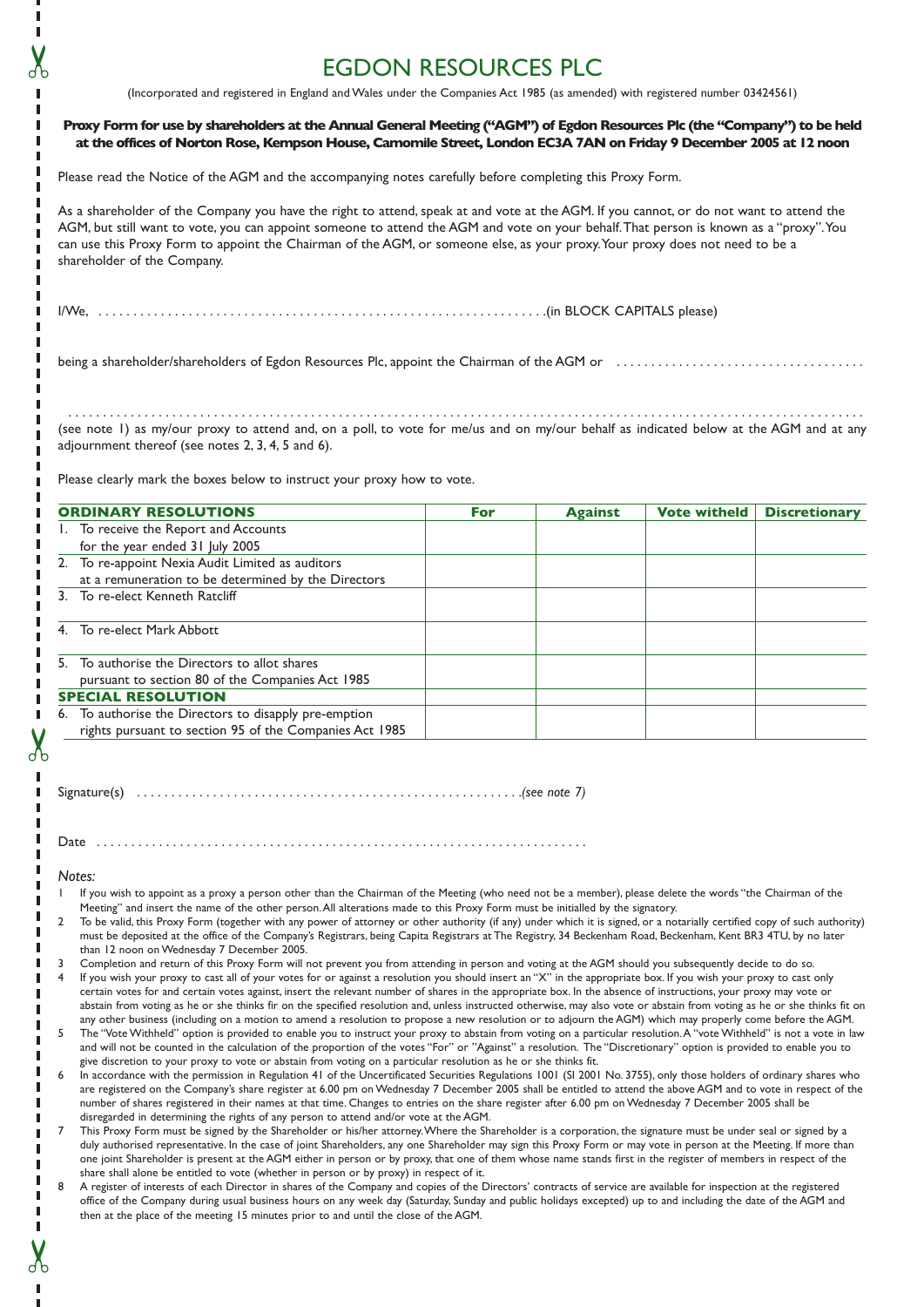